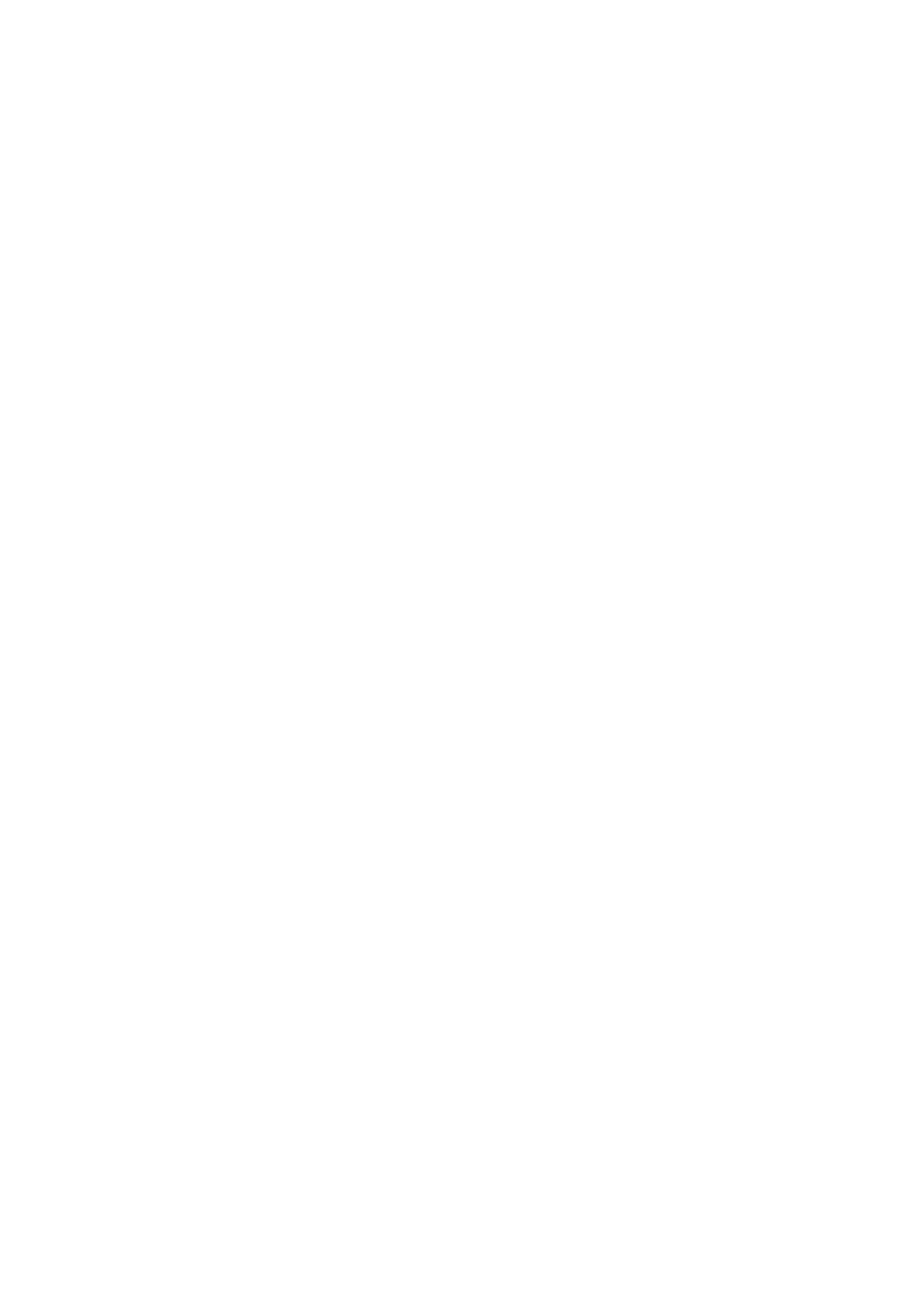# **1. Introduction**

Falling water quality as a result of diffuse water pollution is a pressing issue for a number of catchments around New Zealand (Ministry for the Environment, 2007). Halting this decline and introducing policies that will improve water quality is the focus of a number of regional councils. But how should regional councils achieve environmental goals? Crucial to this decision is an understanding of how much different policy approaches will cost. This report sheds light on this issue by examining the economic costs and environmental outcomes of a number of water-quality management policies in Lake Rotorua using a simulation model, NManager.

Lake Rotorua has seen significant decreases in water quality over the past 40 years. Largely, this is as the result of land-use intensification and resulting increase in diffuse nutrient pollution leaching into the lake (Parliamentary Commissioner for the Environment, 2006). The local community has indicated that this decline in water quality is not acceptable, and regional council is currently considering the optimal policy mix to achieve sizable nitrogen discharge reductions. The most recent statements from the council indicate that they aim to decrease annual nitrogen exports in the lake Rotorua catchment from 755 tonnes per year by 320 tonnes to achieve a sustainable load of 435 tonnes per year (Bay of Plenty Regional Council, 2012). As pastoral farming is the source of approximately 80% of nitrogen flowing into Lake Rotorua, reaching this goal will require large cuts in agricultural leaching through land management and land use change (Bay of Plenty Regional Council, 2012.).

We consider a number of policies that could achieve the intended nitrogen cuts. The first option we consider is to require all farms to implement 'best management practice' (BMP), and reduce from profit-maximising intensity of production to a lower production level to achieve a lower nitrogen leaching rate. The second policy we consider is a nitrogen cap and trade scheme, where a cap is placed on the total leaching of all pastoral sources of nitrogen and sources can trade nitrogen discharge permits amongst themselves to maximise catchment-wide production whilst still achieving the environmental goal. We devote the majority of the report to assessing variants of this policy and assess a number of environmental targets. The third option we consider is a tax on nitrogen leaching; for this option we also consider the sensitivity of environmental outputs to a wrongly specified tax. Finally, we assess how different allocations of allowances will affect the distribution of costs across different land uses and the community. For each policy we report the cost, how this cost is distributed across land uses, land use change, the resulting nitrogen loads entering Lake Rotorua, and changes in greenhouse gas (GHG) emissions.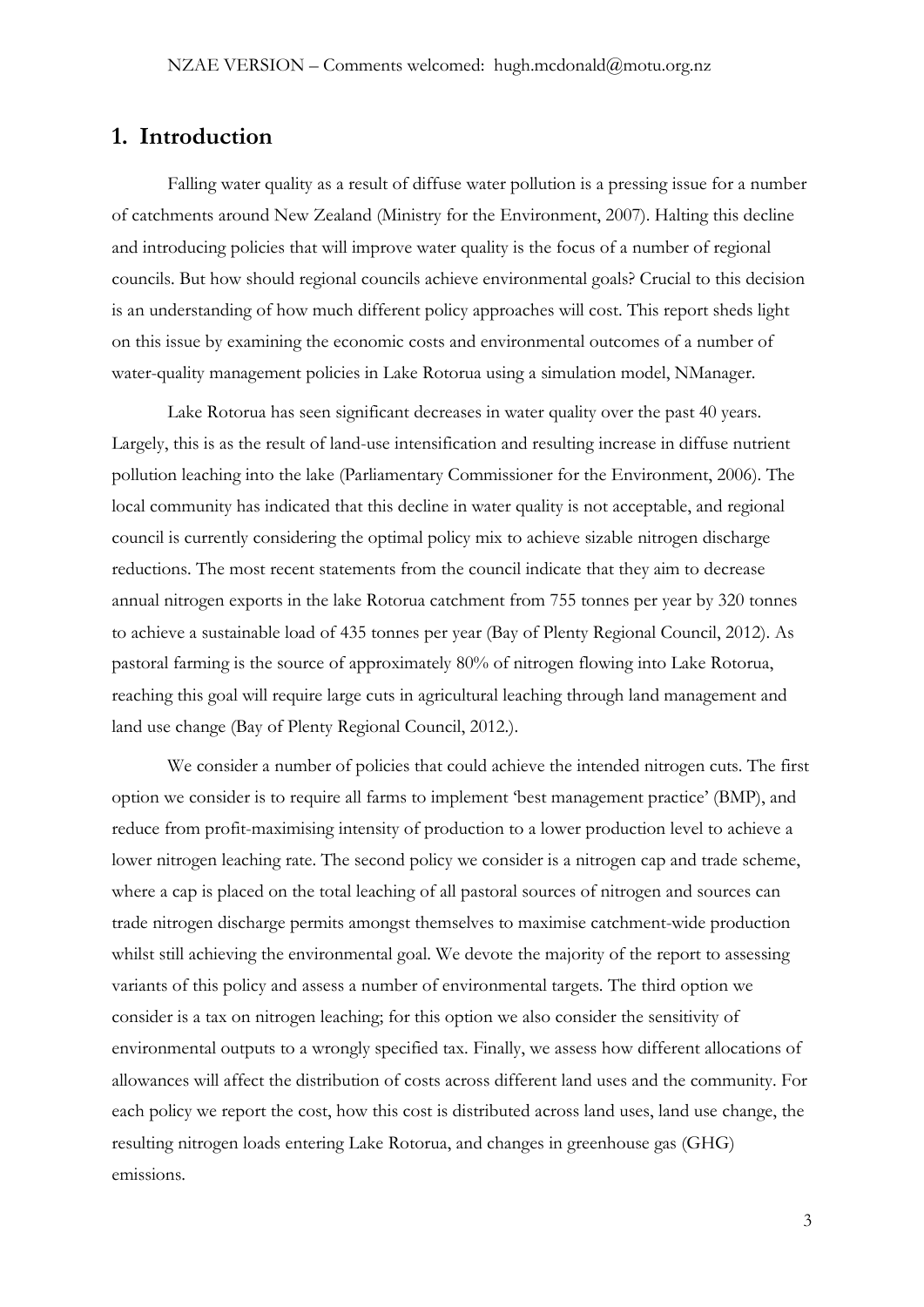#### NZAE VERSION – Comments welcomed: hugh.mcdonald@motu.org.nz

All policies are estimated using the simulation model NManager, a partial-equilibrium simulation model that uses bio-physical properties of the Lake Rotorua catchment and farmer nitrogen mitigation costs to estimate environmental outcomes and costs of nitrogen regulation in Lake Rotorua. While an earlier version of NManager has been applied to measure the costs of a few of the policies discussed here previously (see Anastasiadis et al, 2011), this paper presents the first simulations since a number of extensions have been made to the model. Two key extensions are an allocation module and a GHG emissions module. These extensions allow us to investigate a number of issues crucial for policy design, including the impact of different allocation mechanisms on the distribution of costs, and the wider environmental impacts of nutrient policy.

The report continues as follows: chapter two provides a background on Lake Rotorua and the environmental challenge. Chapter three introduces our simulation model, NManager, and how it has been updated to produce output required for this report. We then discuss each policy in turn. Chapter five concludes and outlines future work.

# **2. Lake Rotorua: background**

Water quality has been declining in Lake Rotorua for at least the last 30 years due to increased levels of nutrients entering the lake. The increase in nutrient levels has led to increased frequency of algal blooms, which limit recreational water use and affect the local fish, plant and animal populations (Parliamentary Commissioner for the Environment, 2006). This decline in water quality has resulted from years of unsustainable nutrient releases by agricultural, residential, and commercial sources. These historical nutrient exports are still arriving in the lake today because of the time lags involved with transporting discharges from their source through groundwater to the lake (Rutherford et al., 2011). Alongside these historical releases, current exports of nutrients are too high to maintain lake water quality. The sources of nutrient exports are shown in [Table 1](#page-4-0) (Bay of Plenty Regional Council, 2012).

The Bay of Plenty Regional Council (BOPRC) has set a goal of returning water quality to levels last seen in the 1960s (Environment Bay of Plenty et al., 2009). Achieving this goal requires a cut in the amount of nitrogen arriving in the lake each year to 435 tonnes. Nitrogen reaches Lake Rotorua through surface water and ground water. As a result of groundwater lags (potentially up to 200 years), there are significant differences between the amount of nitrogen arriving in the lake in any one year and the amount exported each year. In 2009 inputs into the lake were estimated to be 593tN/yr, whilst exports were estimated to be 771tN/yr (Anastasiadis et al., 2011). If current exports of nitrogen remain constant, then annual nitrogen loads entering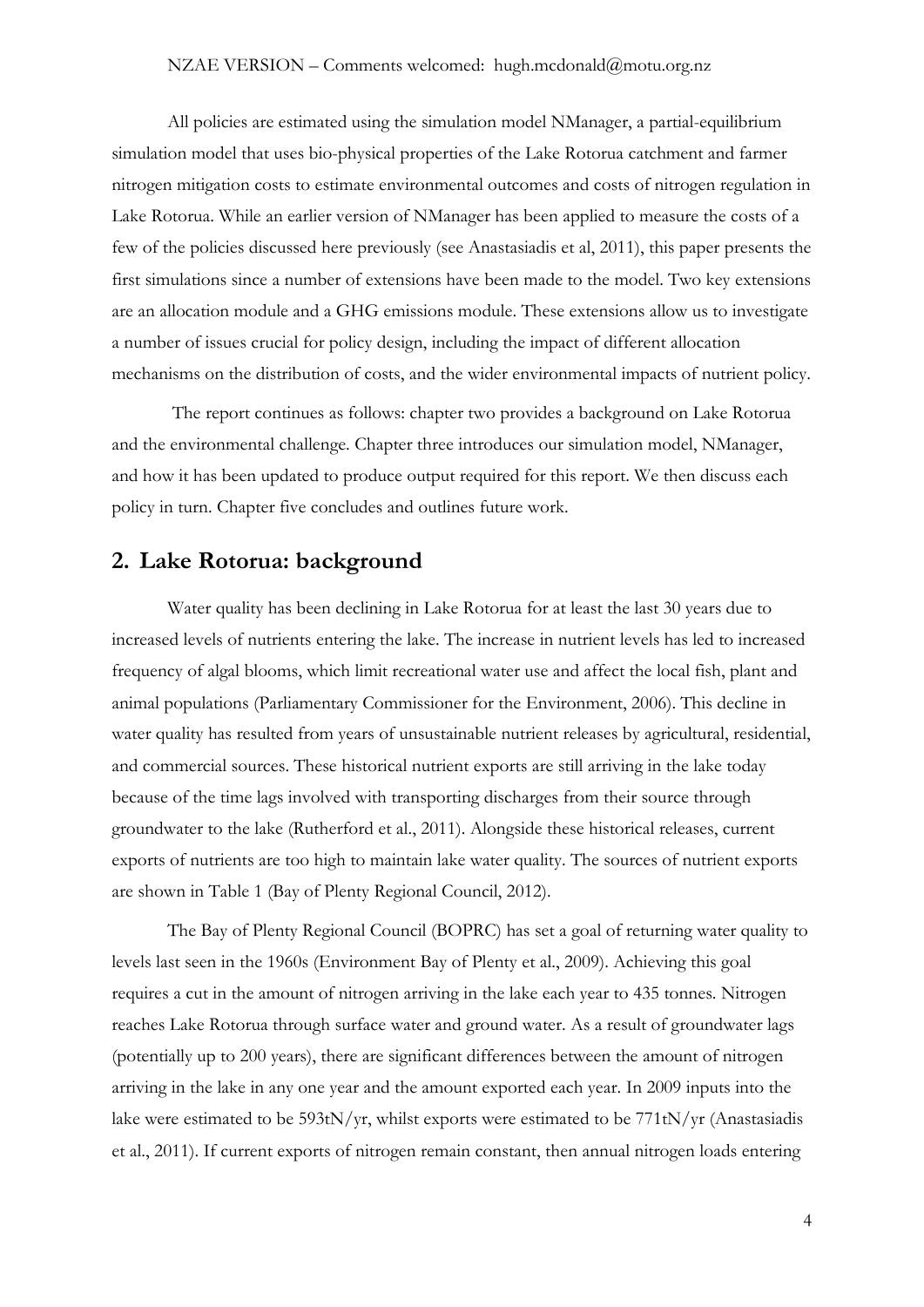the lake will continue to increase over the next 60-70 years and will approach a steady state of current exports around 2080 (Rutherford et al., 2011).

| Land use        | 2010<br>Area(ha) | % of total<br>catchment | Nitrogen<br>exports,<br>tN/yr (2010) | % of<br>total<br>N | total<br>P/yr<br>(2007) | $%$ of<br>total P |
|-----------------|------------------|-------------------------|--------------------------------------|--------------------|-------------------------|-------------------|
| <b>Dairy</b>    | 5050             | 10.9                    | 273                                  | 36.2               | 4.1                     | 10.5              |
| <b>Drystock</b> | 15072            | 32.5                    | 236                                  | 31.3               | 12.8                    | 32.7              |
| <b>Forest</b>   | 21182            | 45.7                    | 75.4                                 | 10                 | 2.2                     | 5.6               |
| Urban           | 3961             | 8.5                     | 93.4                                 | 12.4               | 3.8                     | 9.7               |
| Lifestyle       | 1053             | 2.3                     | 16.7                                 | 2.2                | 0.5                     | 1.3               |
| Geothermal      | 59               | 0.1                     | 30.3                                 | 4                  | 1.4                     | 3.6               |
| Lake & rain     | n/a              | n/a                     | 30                                   | 4                  | 1.3                     | 3.3               |
| <b>Springs</b>  | n/a              | n/a                     | n/a                                  | n/a                | 13                      | 33.2              |
| <b>Total</b>    | 46377            | 100                     | $755^1$                              | 100                | 39.1                    | 100               |

<span id="page-4-0"></span>**Table 1: Land use and nutrient sources**

Substantial effort has already been undertaken to improve water quality by reducing the nutrient levels within the lake. Since 2005 Lake Rotorua has had a rule in place to cap nitrogen and phosphorus losses to the lakes. Attention has since shifted from capping to reducing nutrient discharges. Various methods, including land use change, best management practice, nutrient trading, and others, have been considered to decrease discharges, but the final policy mix to achieve community water quality goals is yet to be decided.

The level of phosphorus leaching is also important for water quality. However, the most recent BOPRC policy documents indicate that "targets for phosphorus in the catchment are on track to be met" (Bay of Plenty Regional Council, 2012). Therefore, the focus of this paper is on managing nitrogen leaching.

# **3. NManager Simulation Model**

To assist policy decisions in Lake Rotorua Motu Research has developed NManager, a partial-equilibrium simulation model that combines bio-physical properties of the Lake Rotorua catchment with a model of farmer nitrogen mitigation responses to regulation. Full information on the NManager model can be found in Anastaidis et al. (2011), but we summarise key points of the model here for convenience. We also outline any changes to the model, and the model's strengths and key assumptions.

<span id="page-4-1"></span> <sup>1</sup> Note, NManager uses slightly different land use maps which result in slightly different predicted Nitrogen leaching. See section three below.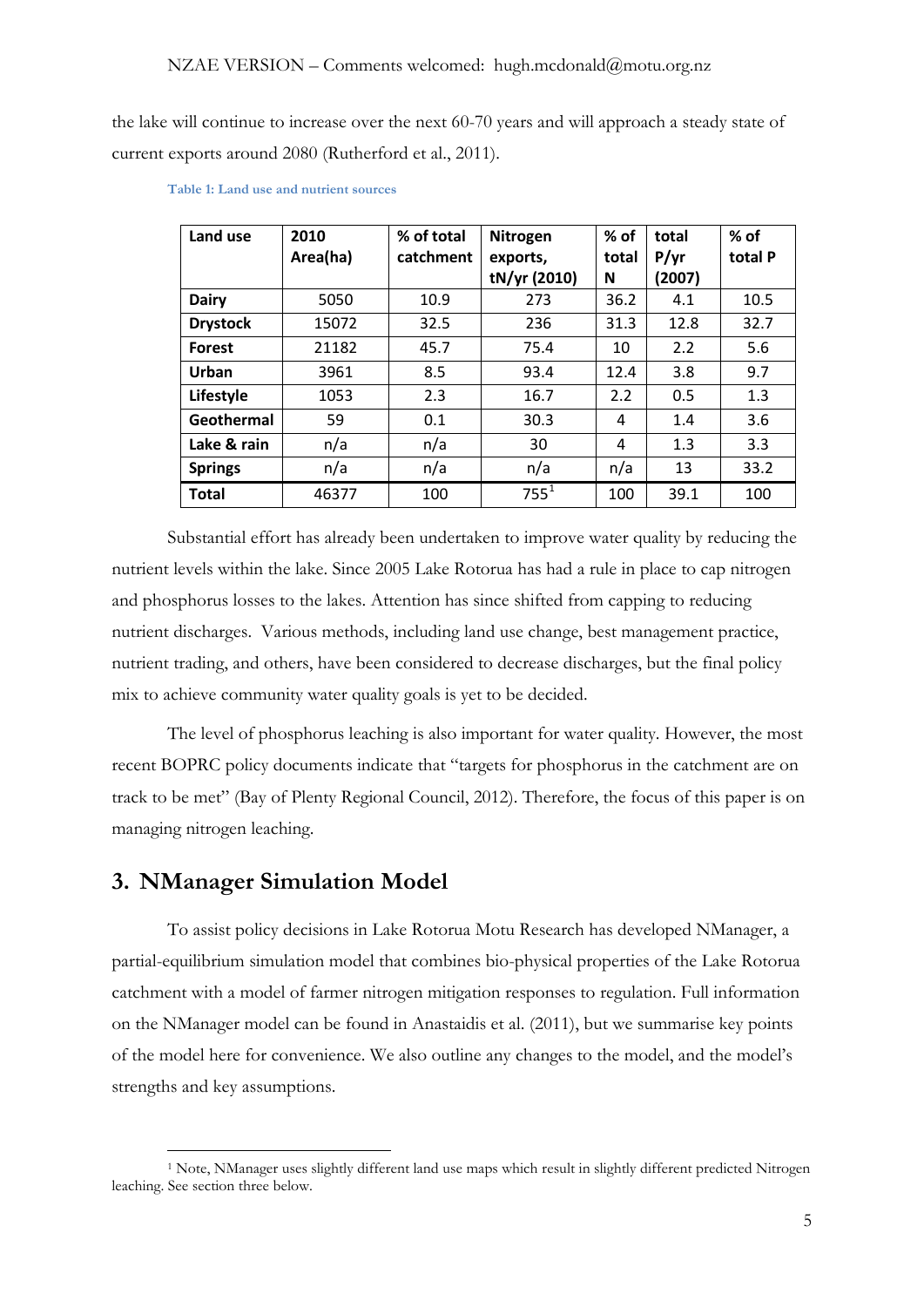#### NZAE VERSION – Comments welcomed: hugh.mcdonald@motu.org.nz

NManager uses biophysical maps of groundwater and surface water nitrogen flows to accurately model the environmental outcomes of farm nitrogen discharges. Farmer responses to nitrogen leaching regulation are simulated using OVERSEER and FARMAX runs that estimate mitigation costs for a representative dairy and a representative sheep/beef farm under different nitrogen mitigation management. NManager uses these inputs to estimate farmer mitigation and land use change over time. Outputs of the model include costs and environmental impacts of different policies. A key strength of NManager is the linkage to biophysical data to accurately predict the environmental outcomes of policies over time.

Costs of policy options are calculated as the net present value (NPV) of meeting the nitrogen reduction target using the BOPRC standard discount rate of 7%. This cost is the discounted sum of all mitigation costs required to meet the nitrogen reduction target, where mitigation costs are calculated using the profit-mitigation curves outlined in Anastasiadis et al. (2011). As a result, estimated costs of policies do not include the costs of set-up and administration of policies. They also do not include the impact of regulation on land values. Our costs are likely to be underestimates as our simulations assume that farmers adjust instantly and optimally to changes in costs; in reality these adjustments are likely to be slower and less optimal. However, as the current version of the NManager is static we do not allow for any technology change, which will result in overestimates of cost.

<span id="page-5-2"></span>

| <b>NPV of Profits</b>                                    | total |             | per ha |        |
|----------------------------------------------------------|-------|-------------|--------|--------|
| Dairy profits                                            | \$    | 110,265,206 | S      | 20,559 |
| Sheep/Beef profits                                       |       | 110,460,117 |        | 7,184  |
| Total                                                    |       | 220,725,323 |        |        |
| <b>GHG emissions</b>                                     |       |             |        |        |
| Long run annual emissions<br>(tonnes CO <sub>2</sub> -e) |       | 120,851     |        |        |

#### **Table 2: Baseline profits**

<span id="page-5-1"></span>All costs are calculated relative to a baseline of business as usual under current regulation. Under the current regulation 'Rule 11' landowners cannot change their land use or land management if it will increase their current discharges<sup>[2](#page-5-0)</sup> (Environment Bay of Plenty et al., 2009). As profitability is positively correlated with nutrient discharges we assume that this upper limit on discharges is and will continue to be binding; for the baseline case we assume that discharges

<span id="page-5-0"></span> <sup>2</sup> Landowners can increase discharges if they offset this by decreasing discharges elsewhere. To our knowledge, this proto-trading system has never been applied by a farmer in the catchment.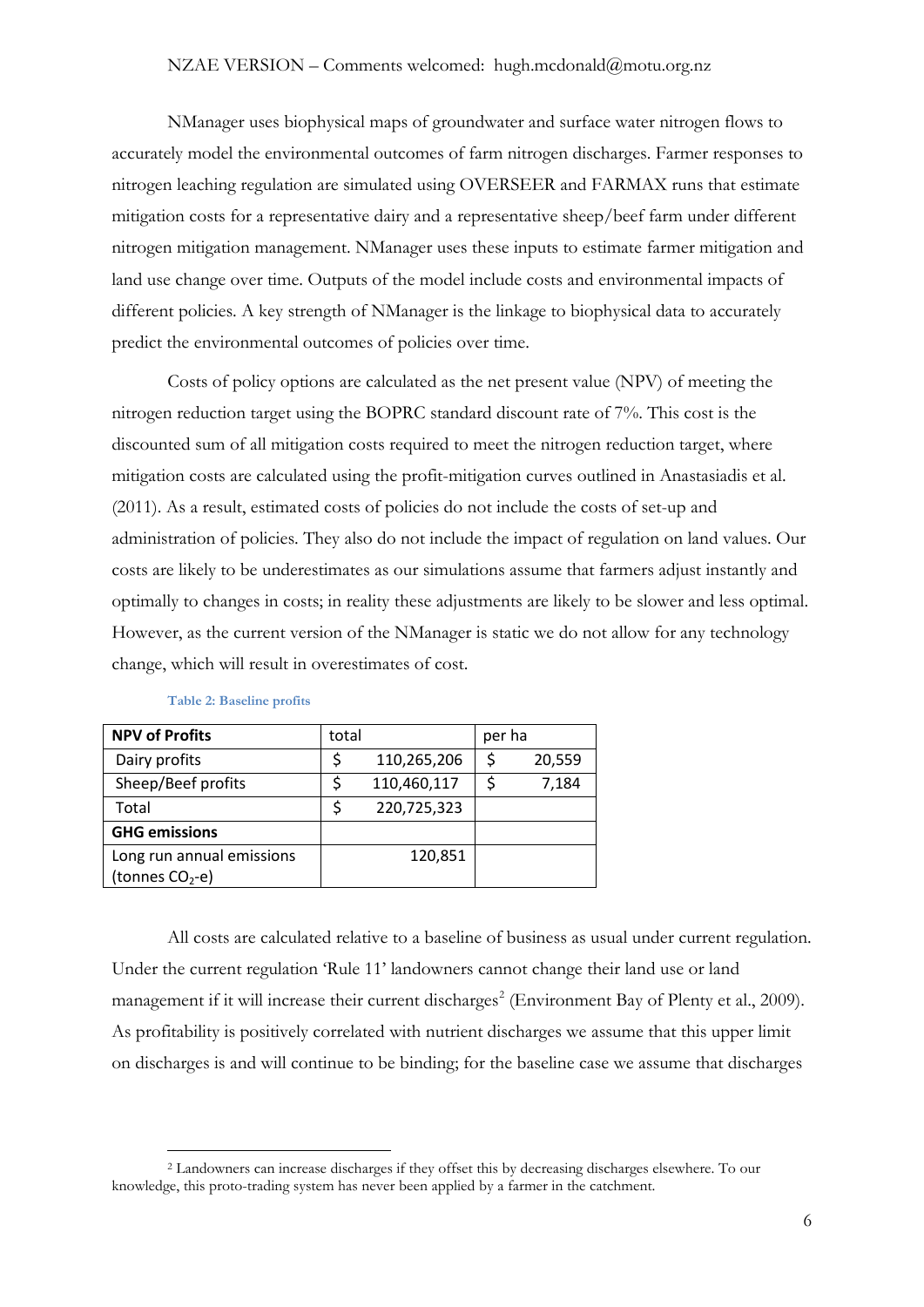will continue at current rates into the future. Key outputs of the baseline scenario are captured in Figure  $1<sup>3</sup>$  $1<sup>3</sup>$  $1<sup>3</sup>$  and [Table 2.](#page-5-2)



# *3.1. Model extensions*

We have added two extensions to NManager since Anastasiadis et al. (2011): an allocation module and a GHG emissions module. These extensions allow us to investigate a number of issues crucial for policy design, including the impact of different allocation rules on the distribution of costs, and the complementary GHG impacts of implementing nutrient policy.

## **3.1.1. Calculating GHG emissions under different policies**

One of the key additions to NManager is the ability to compare long run GHG emissions under different policies. We estimate GHG emissions under different policies based on predicted nitrogen discharges. Below we explore the strength of this relationship between GHG emissions and nitrogen discharges, explain how the changes in emissions are estimated by NManager, and outline how we are dealing with forestry sequestration in the model.

#### **Nitrogen leaching versus GHG emissions**

<span id="page-6-0"></span> <sup>3</sup> 'Unmanageable loads' are made up of legacy loads and loads considered unmanageable by NManager. Legacy loads are the nitrogen loads that have been released in the past but, as a result of the slow groundwater transport times, are still to arrive in the lake. Unmanageable loads are made up of a catchment-wide allowance of 4kgN/ha/yr, which is the lowest nitrogen leaching can be lowered to, and nitrogen from sources which we do not have mitigation cost curves for such as urban sources. It is imagined that these urban sources will be managed separately in addition to the mitigation carried out on agricultural land.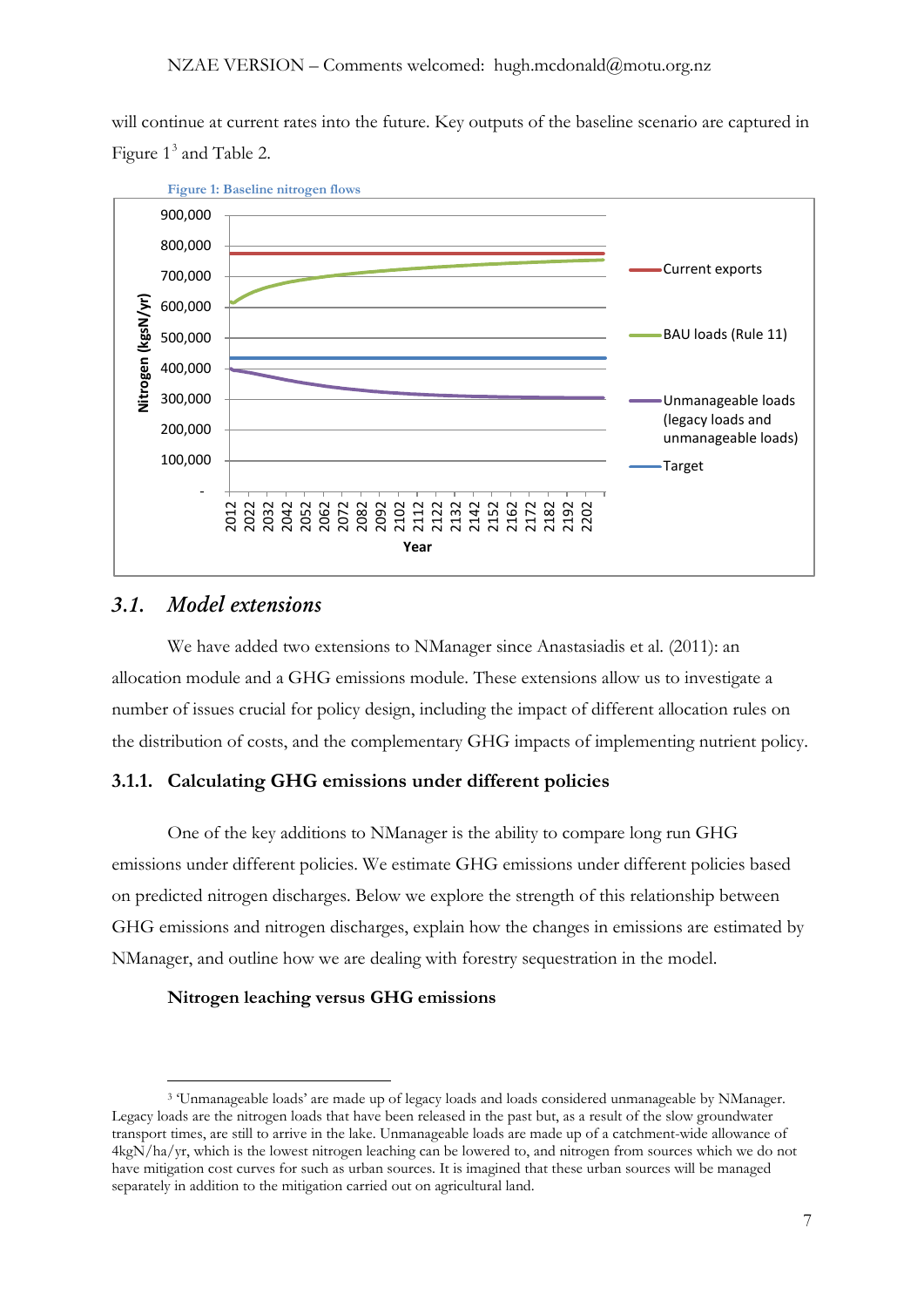The profit/leaching curves that are used in NManager (Anastasiadis et al., 2011) were estimated by using OVERSEER and FARMAX (Smeaton et al., 2011). Smeaton et al. (2011) estimated nitrogen leaching, GHG emissions, and profitability for an average Rotorua dairy farm and an average Rotorua sheep/beef farm under a number of different management approaches. We exploit the relationship between nitrogen leaching and GHG emissions to use in NManager to estimate GHG outcomes of different policies. The strength of this relationship between nitrogen leaching and GHG emissions is shown in [Figure 2](#page-7-0) for both sheep/beef and dairy farms under different management regimes.

**Figure 2: GHG and Nitrogen Leaching (Smeaton et al., 2011)**

<span id="page-7-0"></span>

We estimate the linear relationship between these two variables using ordinary least squares on all of the data points. This relationship is then used to estimate the change in GHG emissions that result from nitrogen reduction policy. We calculate GHG emissions for dairy and sheep/beef on the same curve as we believe that a significant amount of mitigation will occur through gradual land-use change from dairy to sheep-beef. When NManager predicts nitrogen leaching above the sheep/beef points but below dairy points we interpret this as partial land-use change where a proportion of the land is in dairy, and the rest is in sheep/beef. [Figure 2](#page-7-0) shows that the relationship between GHG emissions and nitrogen leaching appears relatively consistent across both land uses.

Transition into forestry land is calculated slightly differently. When NManager predicts that a land parcel has nitrogen leaching levels below sheep/beef levels we interpret that a portion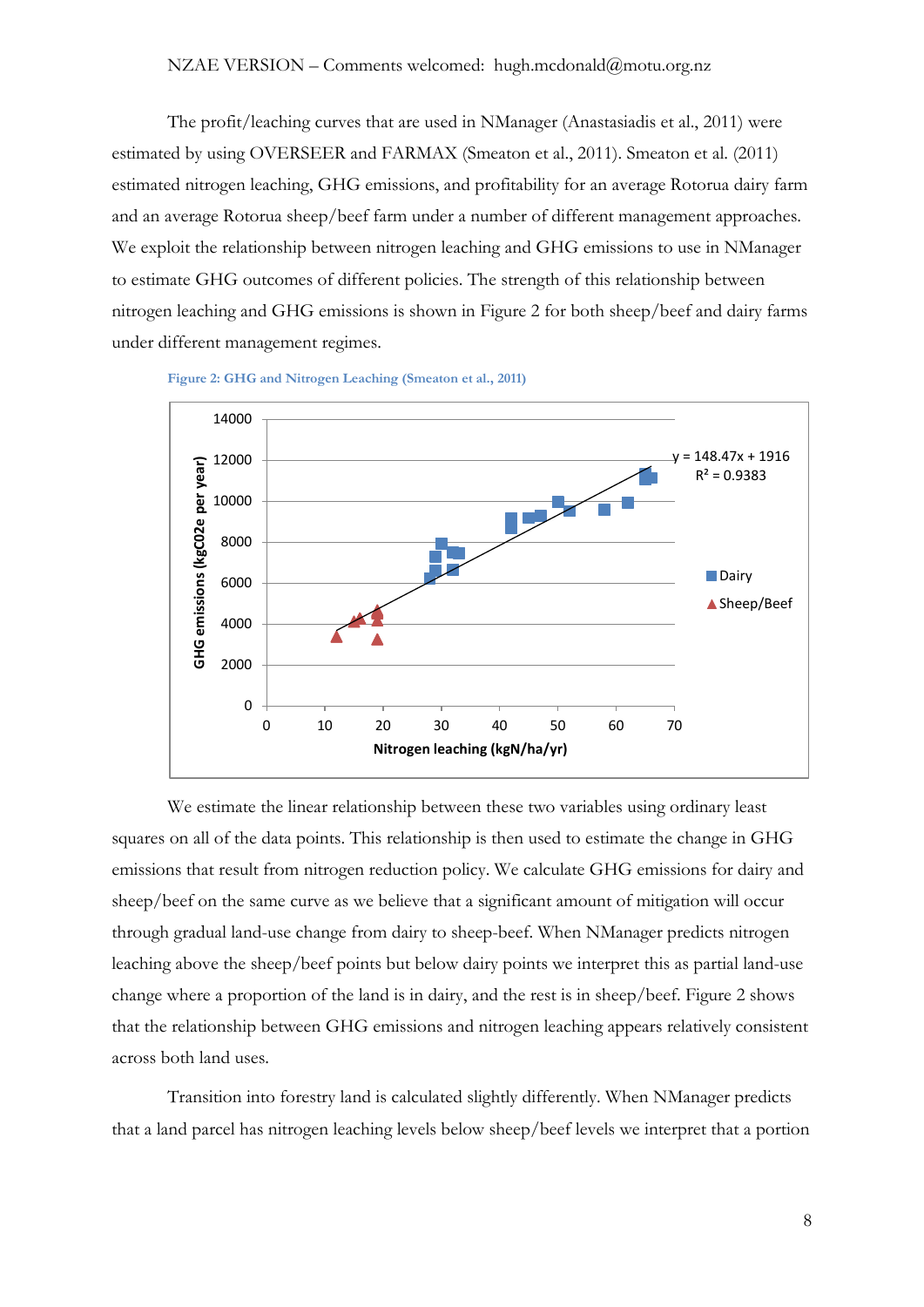$(x\%)$  of that parcel will be in forestry, with  $(1-x\%)$  remaining in sheep/beef land. We estimate GHG emissions for this parcel *i* as follows:

# $GHG_i = size_i[x(GHG_{Forest}) + (1 - x)(GHG_{SB(10)})]$

Where  $GHG<sub>SR(10)</sub>$  is the GHG emissions associated with sheep/beef land at the lowest leaching rate of  $10\text{kgN/ha/yr}$ , and size, is the size of the parcel in question. In NManager we use  $GHG<sub>Forest</sub>=0$ , that is we assume that GHG emissions of forest land is 0. The justification for this is discussed below.

#### **Forestry**

Calculating the GHG emissions or sequestrations from additional forestry land requires consideration of both the short and long run GHG effects of transitioning land from sheep/beef or dairy into forestry. The long run impact of permanently shifting from a high emissions land use to a net zero emissions land use is a long run decrease in emissions<sup>[4](#page-8-0)</sup>. Additionally, there are short run GHG benefits of converting land to forestry that exist over the length of forestry rotation. While forests grow they sequester and store carbon. However, when they are cut down they release this stored carbon slowly back into the atmosphere. In NManager we assume that new forestry land is put into productive rotation forestry that maximizes the profitability of the land use. Rotation forestry has no long term net carbon sequestration as every rotation (approximately 30 years) forests are harvested and replanted. The carbon captured in each rotation slowly leaches back into the atmosphere when it is chopped down. However, while average *flows* of carbon sequestration are zero, average *stocks* of carbon in any given year are positive. We report the additional average stock of carbon in any year as a result of the policy as a separate environmental measure.<sup>[5](#page-8-1)</sup> However, at any one year (in the long run), the results we give for additional carbon stock can be interpreted as the expected additional tonnes of carbon being stored in trees in Rotorua as a result of the nutrient policy. To put this number in context we also calculate what proportion of baseline GHG emissions this stock represents.

#### **3.1.2. Allocation module**

The second major change to the NManager model is the addition of a module that allows us to explore the distribution of costs under different policies, environmental goals, and allocation regimes. Specifically, the allocation module allows us to explore the distribution of

<span id="page-8-0"></span> <sup>4</sup> Given the stringency of the nitrogen cuts required to achieve long run environmental goals for Lake Rotorua, we assume that land use transitions to forestry will be permanent.

<span id="page-8-1"></span><sup>5</sup> Average long run stock is calculated using MAF look up tables for Bay of Plenty for radiata pine with a 28 year rotation, assuming that rotations continue infinitely(Ministry of Agriculture and Forestry, 2011).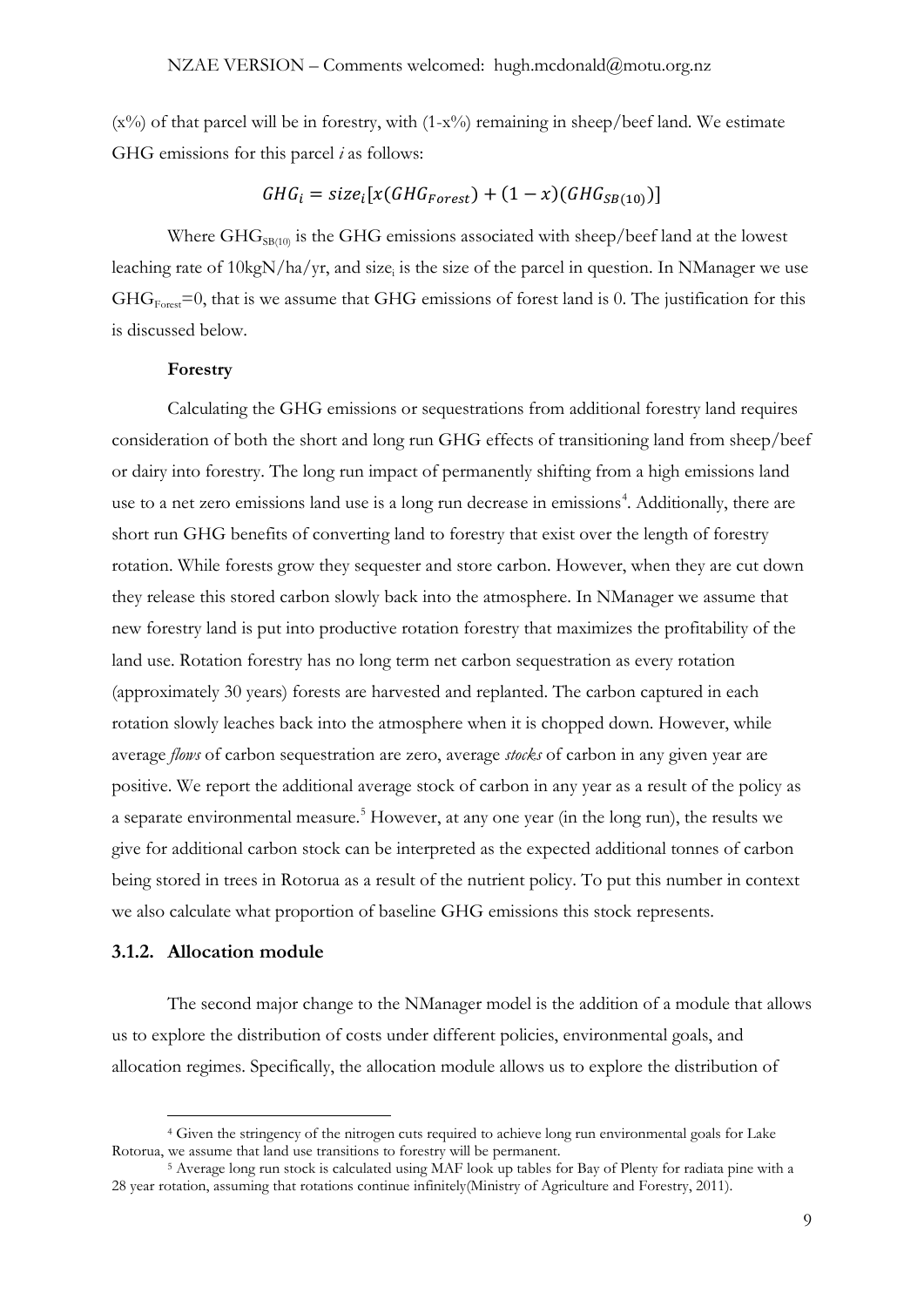costs to different communities in the catchment, such as across different farm types (sheep/beef, dairy, and the wider community).

We calculate cost as follows, where M is the cost of mitigation, P is the market price of allowances over time, A is the free allocation of allowances, and N is the level of nitrogen leaching.

$$
Cost_i = M_i + P(A_i - N_i)
$$

Our allocation module calculates distributions of cost assuming zero transaction costs. Under zero transaction costs the allocation of allowances to participants should have no effect on the efficient distribution of production, and will only effect the wealth of participants (Coase, 1960). This assumption of zero transaction costs will not be met in reality; even in a flexible and well designed nutrient trading market participants will face significant costs of trading (McDonald and Kerr, 2011). However, we currently lack the ability to model market outcomes with transaction costs in NManager. This unrealistic assumption of zero transaction costs should be kept in mind when considering allocation results. Under non-zero transaction costs allocation decisions will not only impact allocation of wealth around the catchment, but will also affect efficiency. The higher the transaction costs (or equivalently, the less flexible the regulation), the more regulators will need to consider the efficiency of the production implied by their initial allocation of allowances. High transaction costs will mean that this initial allocation may not be traded to move to the most efficient distribution of mitigation. Allocation results are presented in section 4.5.

# **4. Potential policies and results**

There are a number of policies that could be implemented by regional council to meet environmental goals. In this section we consider mandatory best management practice, a nitrogen cap and trade scheme, and nitrogen export taxes. We also summarise the results of additional relevant simulations from Anastasiadis et al. (2011).

## **4.1. Best Management Practice (BMP)**

One policy that could be implemented to achieve environmental goals in Lake Rotorua is requiring all farms to mitigate nitrogen leaching down to some defined level of Best Management Practice (BMP). We simulate this by estimating outcomes when mitigation is carried out using the least cost combination of on-farm mitigation methods, but not land use change. Dairy mitigation methods considered include application of nitrification inhibitors (DCDs), alterations to stocking rate, use of nitrogen fertiliser, wintering cows off the dairy farm, use of imported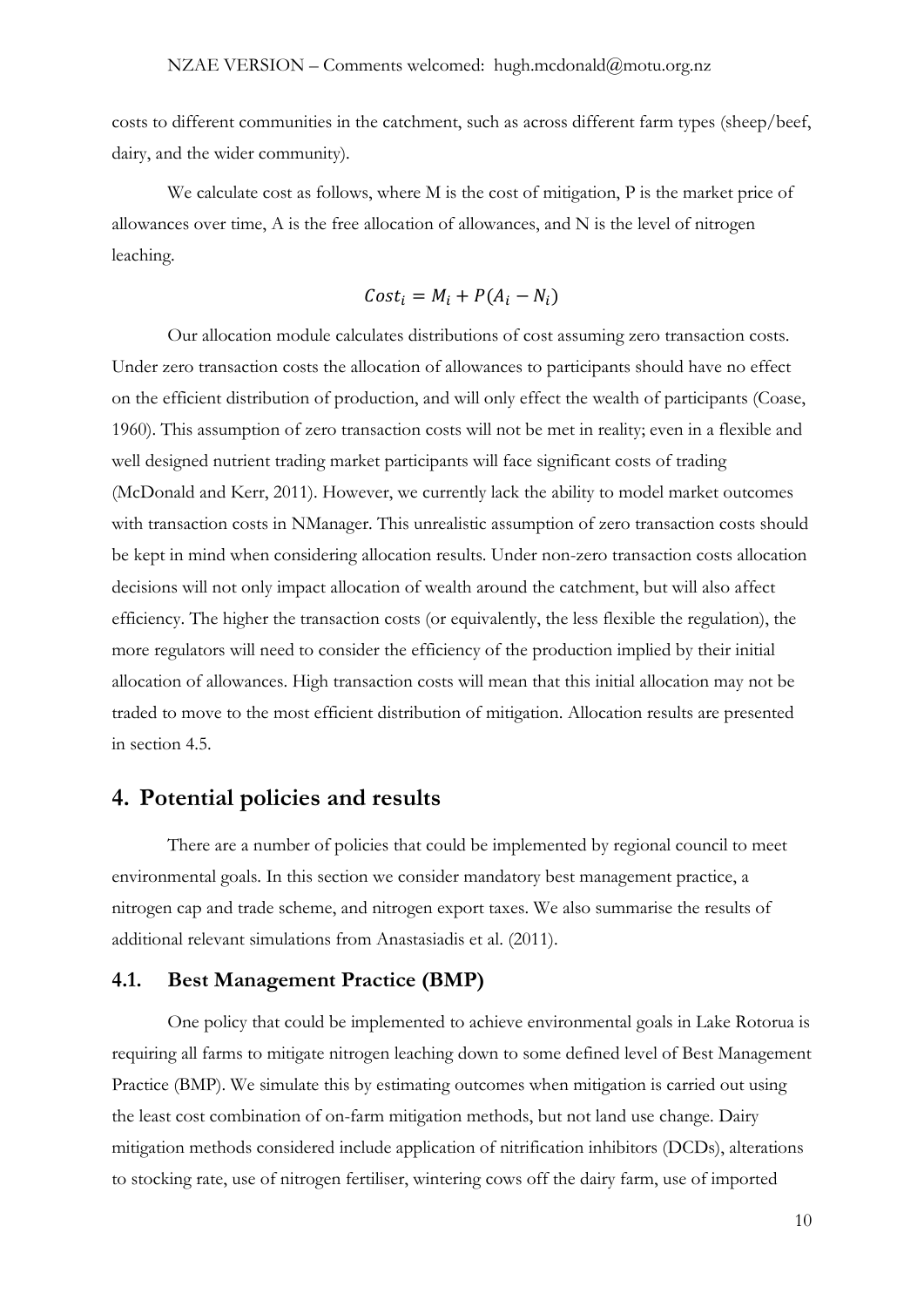feed and combinations of these mitigation methods. Sheep/beef mitigation methods include stocking rate alterations, use of N fertiliser, alterations in the mix of stock classes, use of very high fertility ewes and combinations of these mitigation options.

We consider two BMP definitions: first we follow Anastasiadis et al. (2011) and consider a best practice definition of nitrogen leaching of 28kgN/ha/yr for dairy land (down from baseline leaching of 56kgN/ha/yr ) and nitrogen leaching of 10kgN/ha/yr for sheep/beef land (down from 16kgN/ha/yr current leaching). We also assess outcomes under a less stringent BMP definition proposed by BoPRC: dairy nitrogen leaching of 40kgN/ha/yr , and 14.4kgN/ha/yr nitrogen leaching for sheep/beef (Bay of Plenty Regional Council, 2012). We assume that the BMP regulation is implemented in equal steps over ten years, with farmers required to meet progressively more restrictive discharge limits each year until it is fully implemented in 2022.

## **4.1.1. Results**

[Figure 4](#page-14-0) shows that while both definitions of BMP will decrease the nitrogen loads arriving at Lake Rotorua relative to baseline, neither will achieve the regional council's long run environmental goal of 435tN/yr. Indeed, the BoPRC BMP will not even restrict loads to current levels: nitrogen arriving in the lake will continue to increase over time due to historical discharges and unmanageable loads, despite the long run decrease in nitrogen exports from farmland of approximately  $110tN/yr<sup>6</sup>$  $110tN/yr<sup>6</sup>$  $110tN/yr<sup>6</sup>$ .

<span id="page-10-0"></span> <sup>6</sup> BoPRC recognise this and argue that land use change will also be required to meet the communities' environmental goals.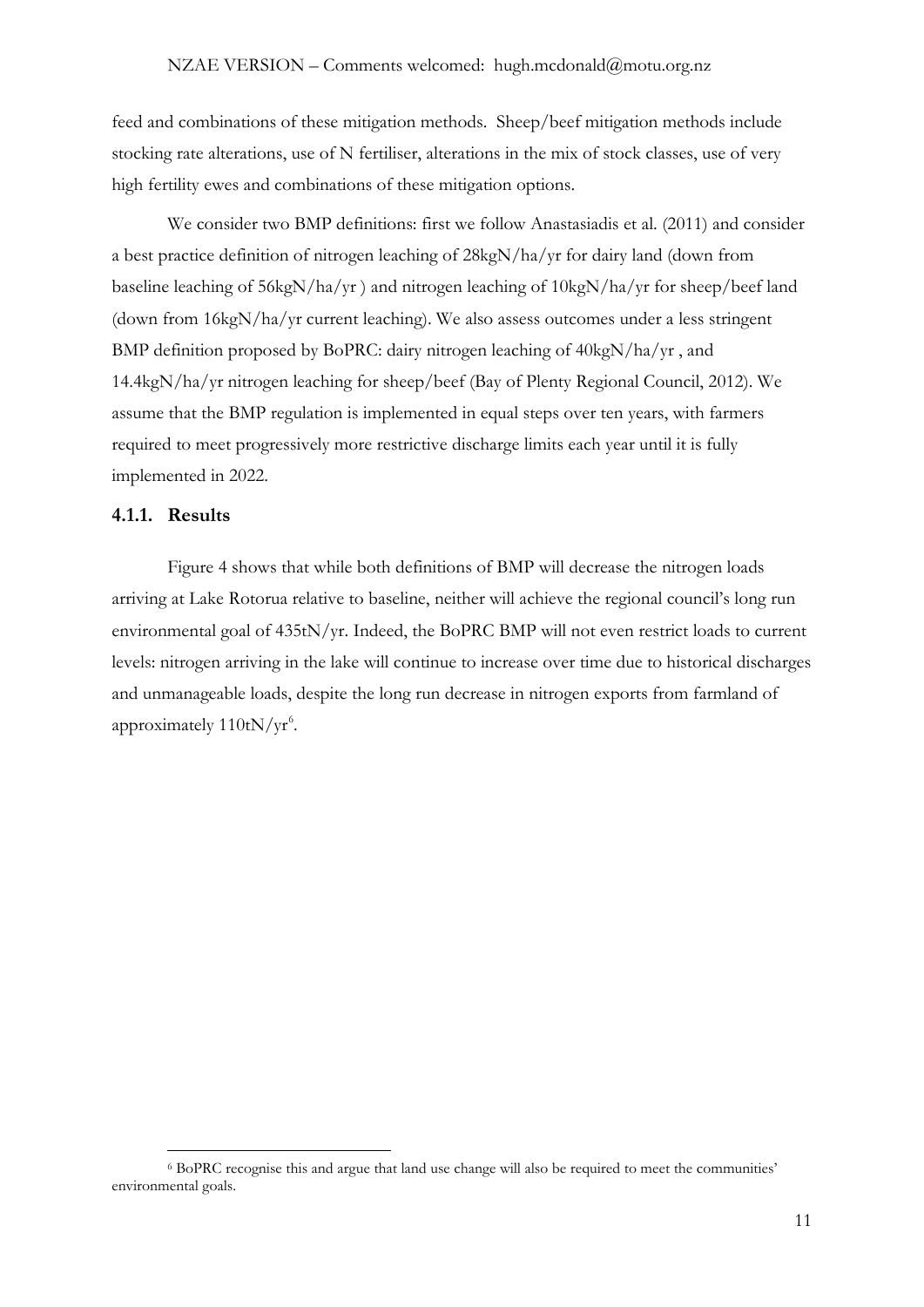

[Table 3](#page-11-0) shows that the costs borne by farmers to mitigate to meet the BMP requirements are significant. Meeting the less restrictive BoPRC BMP restrictions will decrease total long run farm profits by approximately 5%, while meeting the more stringent Anastasidis BMP regulations will reduce the net present value of long run profits from agricultural production in the Rotorua catchment by 10%. Under both definitions of BMP mitigation will be carried out disproportionately more on dairy land than on sheep/beef land due to the tighter cuts called for on dairy land, and the greater costs in terms of lost profit required to achieve BMP leaching rates on profitable dairy land. A final point to note is that while the Anastasiadis BMP costs are 330% of the BoPRC BMP costs, the reduction in exports is 220% of the BoPRC BMP. The nonlinearity of costs occurs as there are increasing marginal costs of mitigation: the more farmers have to mitigate, the harder (and more expensive) it becomes.

<span id="page-11-0"></span>

| <b>NPV of mitigation costs</b> |              | <b>BOPRC BMP</b> |            | Anastasiadis BMP |         |             |
|--------------------------------|--------------|------------------|------------|------------------|---------|-------------|
|                                |              |                  | % decrease |                  |         | % decrease  |
|                                |              | per ha           | in BAU     |                  | per ha  | in baseline |
|                                | Total        | (NPV)            | profits    | Total            | (NPV)   | profits     |
| Dairy mitigation costs         | \$10,660,054 | \$1,988          | $-10%$     | \$24,303,975     | \$4,532 | $-22%$      |
| Sheep/Beef mitigation costs    | \$1,265,667  | \$82             | $-1\%$     | \$14,901,353     | \$969   | $-13%$      |
| Total                          | \$11,925,721 |                  | -5%        | \$39,205,327     |         | $-18%$      |

Due to complementarities between GHG emissions and nitrogen discharges, as we restrict nitorgen leaching GHG emissions also fall (see [Table 4\)](#page-12-0). In the long run, restricting all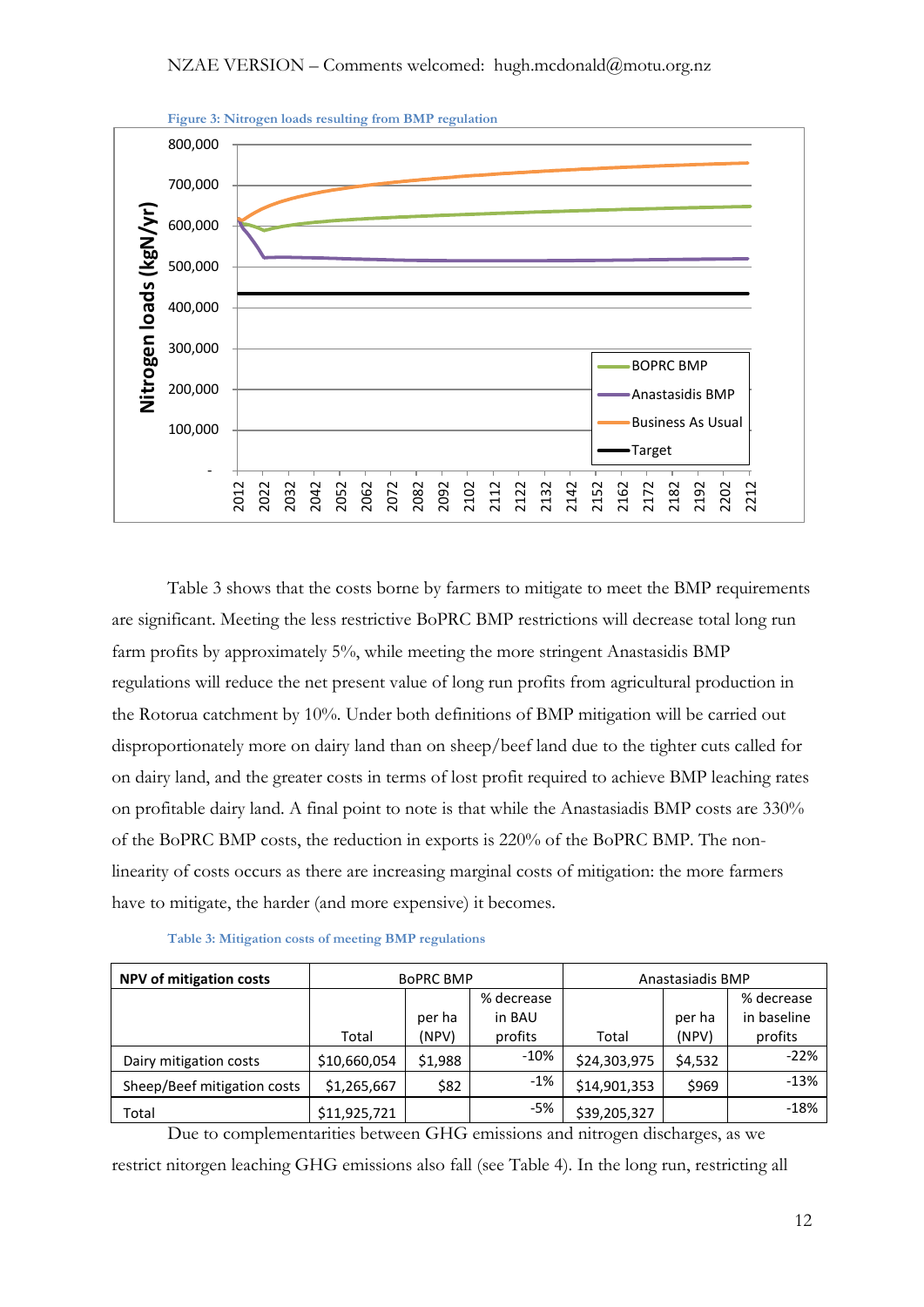Rotorua farmers to the BoPRC BMP will have the additional environmental benefit of a long run decrease in annual emissions of 16,393 tonnes  $CO<sub>2</sub>$ -e (approximately 14% of baseline). If farmers are required to meet the Anastasiadis BMP this decrease in GHG emissions will be equal to 30% of baseline. As land use change is not permitted to meet BMP targets there is no additional forestry land under either of these definitions of BMP. As a result, the only decrease in GHG emissions comes in decreases on farm; there is no forestry planting so no additional sequestration to report.

<span id="page-12-0"></span>

| Decrease in GHG emissions (tonnes CO2-e) | <b>BOPRC BMP</b> | Anastasidis<br><b>BMP</b> |
|------------------------------------------|------------------|---------------------------|
| SB decrease in emissions                 | 3,652            | 13,697                    |
| Dairy decrease in emissions              | 12,741           | 22,296                    |
| Decrease in emissions                    | 16,393           | 35,993                    |

**Table 4: Change in GHG emissions resulting from nitrogen BMP regulations**

## <span id="page-12-1"></span>**4.2. Cap and trade**

Cap and trade schemes are increasingly being applied to address nutrient pollution. Unlike command and control policies like the BMPs discussed above, nutrient cap and trade markets do not place individual restrictions on dischargers. Instead, nutrient trading markets limit (or cap) the total annual nutrient leaching permitted in a catchment to a level that will achieve the environmental goal. This cap is then divided up into allowances to discharge (permits) and participants in the trading scheme are required to return a permit for every unit of leaching from their property. Those participants who do not hold enough permits to cover their discharges must either reduce their discharges or buy additional permits from other participants who have surplus allowances.

Nutrient trading markets are attractive for a number of reasons. Because regulation targets the cumulative total of discharges rather than individual discharges, participants have flexibility in their own level of discharging: they can increase, maintain, or decrease their discharges, as long as they hold enough allowances to cover their leaching. They can also mitigate leaching in any way, including land-use change. This flexibility encourages profit maximizing landowners to mitigate as long as their cost of mitigation is less than the market price of a permit; those with low mitigation costs will mitigate and profit by selling permits to those with higher mitigation costs. This will equalize marginal mitigation costs around the catchment and ensure that that mitigation is carried out by those who can do so most cheaply.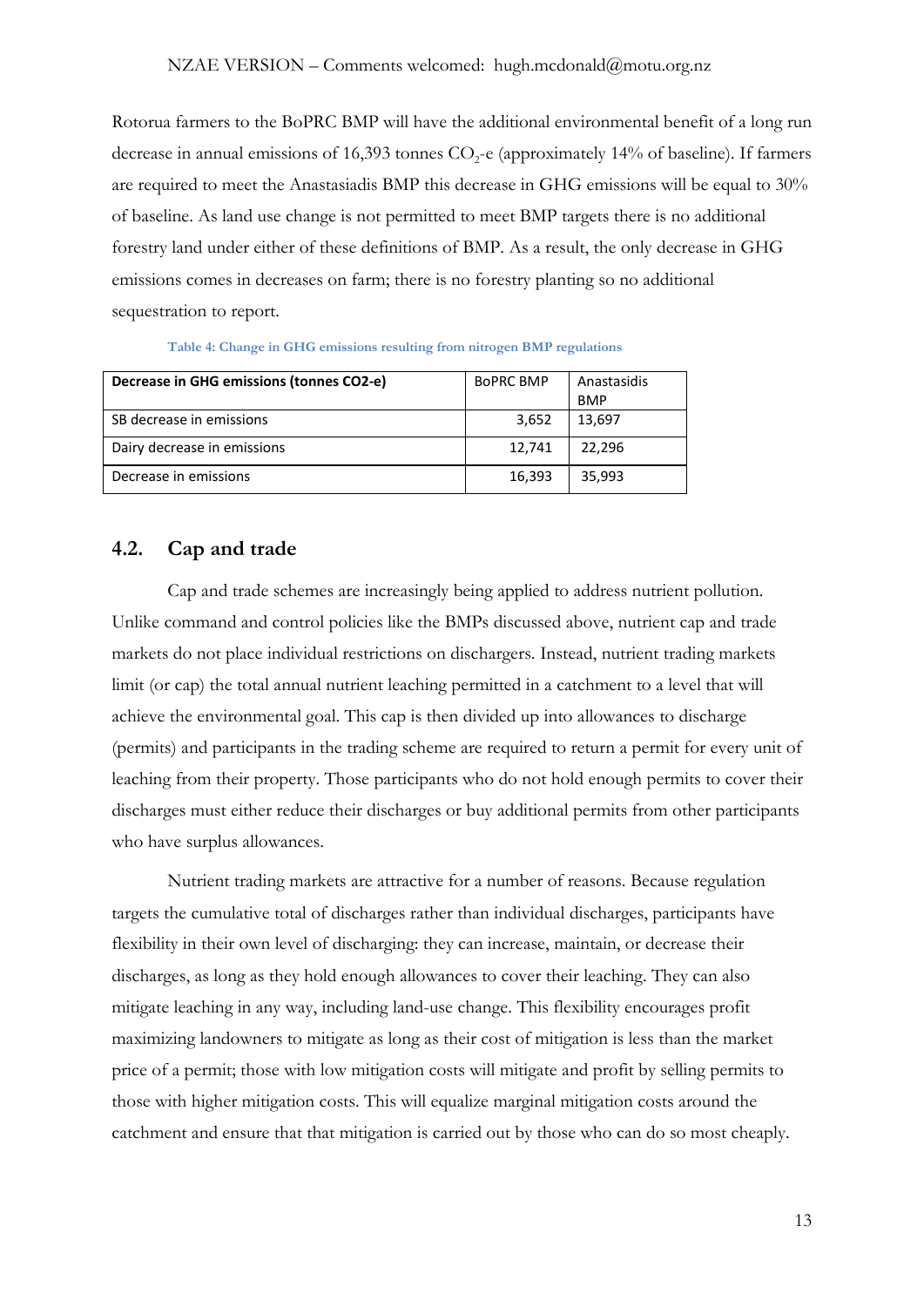Using NManager, Anastasiadis et al. (2011) find that a trading scheme will achieve environmental goals for Lake Rotorua at a lower total mitigation cost than other options.

However, implementing and administering a trading scheme can be complex and more expensive for both administrators and participants than simpler command and control regulation. These set-up and administration costs cannot be calculated using NManager. Additionally, if a trading scheme is to be implemented the regulator must allocate allowances. This can be a time-consuming and politically contentious process. Allocation is discussed in section 4.5.

The simulations we produce are limited by the homogeneity of participants' mitigation costs in NManager. Due to data constraints, the current version of NManager assumes that all farms of the same land use face identical marginal mitigation costs, and the only heterogeneity in mitigation costs occurs across land uses. However, mitigation costs vary across different farms and farmers (Anastasiadis and Kerr, forthcoming). Additionally, Doole (2010) shows that the degree of heterogeneity captured by a simulation model correlates with estimated costs of policies; the higher degree of heterogeneity, the lower the cost of trading markets relative to command and control-type policies such as the BMP policies discussed above. We discuss ongoing work to investigate the sensitivity of our results to heterogeneity in section 5.

In this paper we model an export trading market based on that outlined in Kerr and McDonald (2011). At the end of each year participants have to return enough allowances to cover the nitrogen that leaches from their property over the year, which are estimated using OVERSEER. Participants can trade freely throughout the year to ensure that they will be in compliance. Participants are not responsible for the level of leaching associated with forestry (4kgN/ha/yr) as leaching cannot be decreased below this level.

#### **4.2.1. 270tN reduction by 2022**

BoPRC have indicated that they wish to reduce 200tN through land use change and 70tN from moving all farms to BMP. We first examine the costs of meeting the BoPRC goal of reducing nutrient leaching from rural land by 270tN by 2022, with the remaining reductions to meet their 320tN reduction target to be achieved by non-agricultural sectors. We allow this reduction to occur through the most efficient combination of land use and management change, and transition to this 270tN reduction target in ten annual 27tN reduction steps. We assume that the additional 50tN of reductions decrease unmanageable discharges by annual 5tN reduction steps (denoted 'In lake decreases' in the appropriate figures). Later in this section we investigate the additional costs associated with achieving the 320tN reduction through agricultural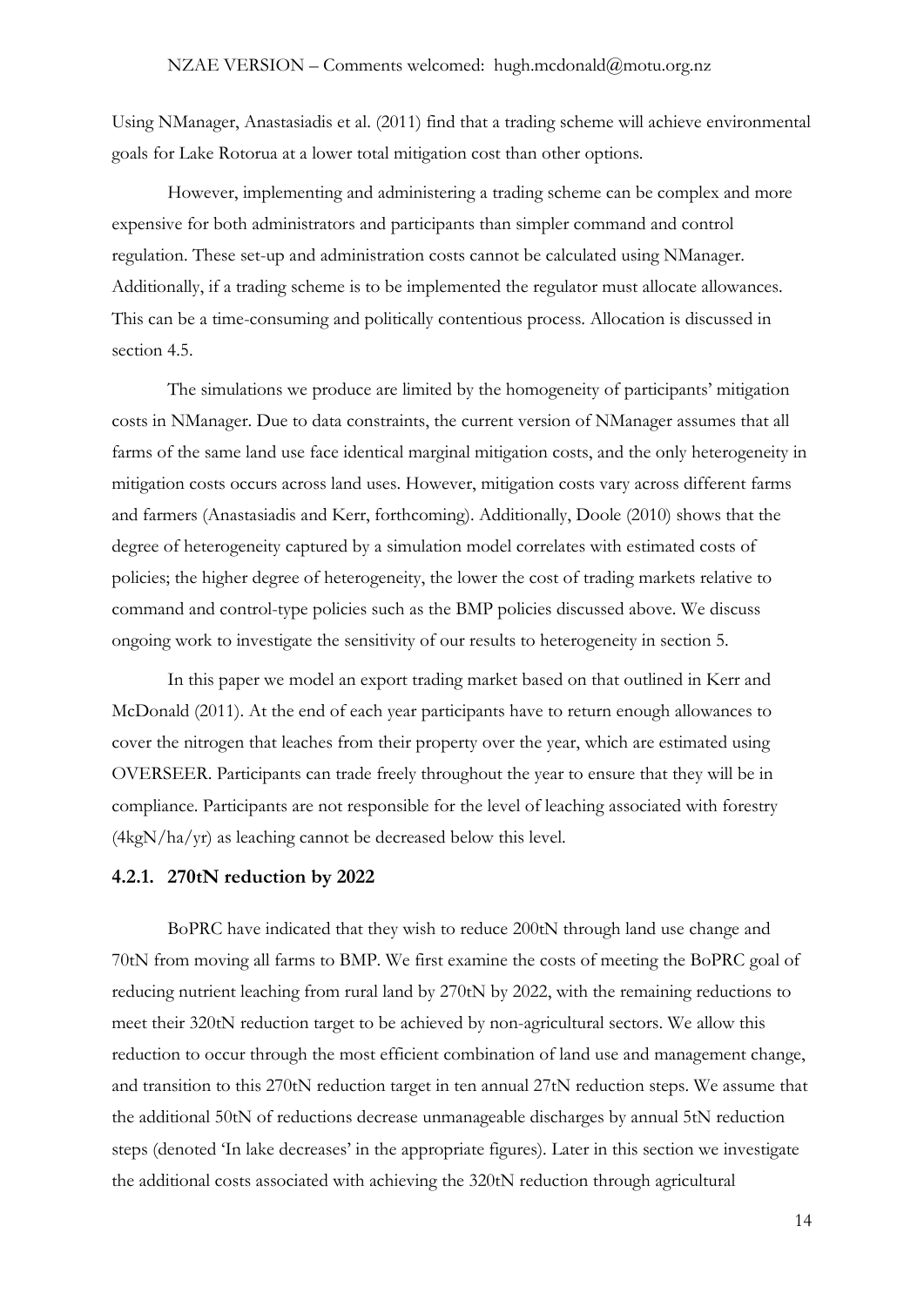abatement alone, and also consider the potential savings of achieving environmental targets over a longer time frame. The distribution of costs under different allocation schemes is explored in detail in section 4.5.

[Figure 4](#page-14-0) gives the environmental outcomes of an export cap and trade scheme with a 270tN nitrogen leaching target by 2022. Immediately clear is the importance of unmanageable loads: while nutrient exports decrease by 270tN within ten years, the loads of nitrogen reaching the lake do not achieve the long run sustainable load goal of 435tN per year until approximately 2100 due to the legacy loads that are unmanageable. These long delays between costly nitrogen export cuts and nitrogen load outcomes could be an issue in any catchment where nitrogen travels at least in part through groundwater and the groundwater lags are long.

<span id="page-14-0"></span>

**Figure 4: Nitrogen loads resulting from cap and trade regulation with a2022 reduction target of 270tN** 

[Table 5](#page-14-1) makes clear that land use change is sure to play a significant role in achieving nitrogen cuts in the catchment. NManager predicts that in the long run cost effectively reducing nitrogen discharges by 270t will require that more than 55% of current dairy land will need to convert into sheep/beef land. Land use change would be even greater if the full 320tN reduction was to be achieved on agricultural land alone: efficiently achieving this goal would result in zero dairy land in the catchment and approximately 2000ha of new forestry land.

**Table 5: Land use change under a cap and trade scheme with a nitrogen reduction target of 270t by 2022** 

<span id="page-14-1"></span>

| Long run land<br>use | <b>BAU</b> |                       | 270tN reduction |                       | <b>320tN reduction</b> |            |
|----------------------|------------|-----------------------|-----------------|-----------------------|------------------------|------------|
|                      | Area(ha)   | Percentage   Area(ha) |                 | Percentage   Area(ha) |                        | Percentage |
| Dairv                | 5,363      | 13%                   | 2.285           | 5%                    |                        | 0%         |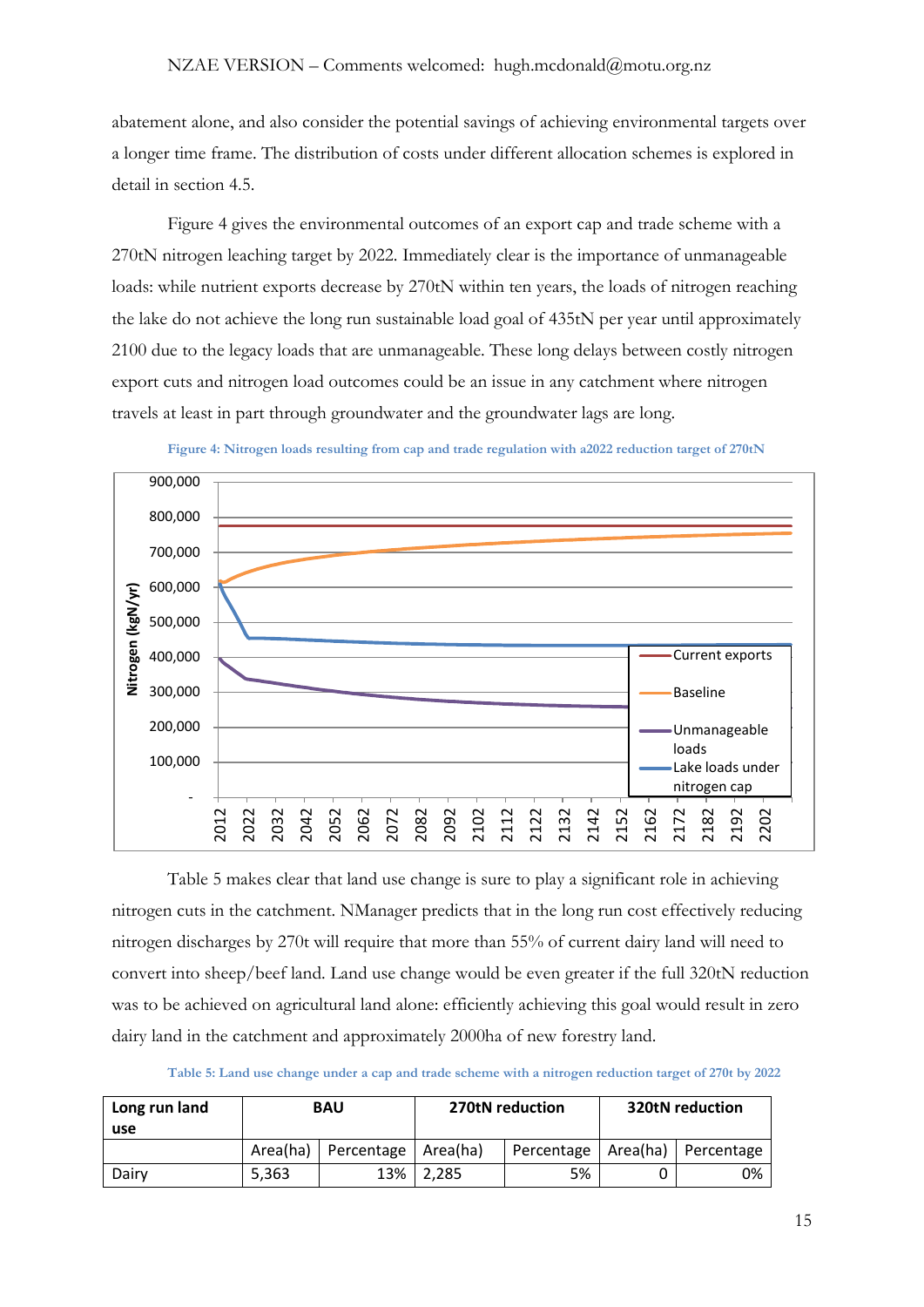| Sheep/Beef | 15,375 | 37% 18,453 | 44%   18,564 | 44% |
|------------|--------|------------|--------------|-----|
| Forestry   | 21,023 | 50% 21,023 | 50% 23,198   | 56% |

The land-use and farm management changes required to achieve these nitrogen cuts would have complementary impacts on GHG emission reductions [\(Table 6\)](#page-15-0). Meeting the 270tN cap would result in a long run decrease in the catchment's annual agricultural GHG emissions by a third. Meeting the more ambitious 320tN cap would see catchment wide emissions fall by almost 45%. In addition to this 45% cut in annual emissions, achieving the 320tN target would require new forestry which in an average long run year would hold a carbon stock of 761,000t  $CO<sub>2</sub>$ -e, which is the equivalent to 6.3 years of annual BAU emissions.

<span id="page-15-0"></span>**Table 6: Long run change in GHG emissions under cap and trade regulation with a nitrogen reduction target of 270t by 2022**

| Decrease in GHG emissions (tonnes CO2-e)  | <b>270tN</b> | 320tN     |
|-------------------------------------------|--------------|-----------|
|                                           | reduction    | reduction |
| Sheep/Beef decrease in emissions          | 13,405       | 21,090    |
| Dairy decrease in emissions               | 27,780       | 32,975    |
| Total decrease in emissions               | 41,185       | 54,065    |
| Sequestration                             |              |           |
| Additional carbon stock, long run average | 0            | 760,970   |
| Proportion of annual BAU emissions        | 0%           | 630%      |

We also consider the cost of achieving the environmental goal, and distribution of mitigation cost across the different land uses [\(Table 7\)](#page-15-1). Reducing nitrogen discharges by 270tN by 2022 will cost approximately \$49million in net present value terms. Efficiently achieving this goal will see a disproportionate amount of mitigation cost spent on mitigation on dairy land. Achieving the 320tN reduction agricultural land will cost an additional \$16 million. These additional cuts are considerably more expensive: costs increase by 32% but nitrogen is only reduced by an extra 19%, again reinforcing the non-linearity of achieving tighter targets. The long run allowance price gives an indication of the additional cost of mitigating at higher levels: at the 270tN target participant would be charged \$30 to be allowed to release an additional kg of nitrogen, while at the margin under the 320tN target they would be charged \$34.40.

<span id="page-15-1"></span>

| NPV of mitigation costs  | 270tN (by 2022)       |         | 320tN (by 2022) |              |  |
|--------------------------|-----------------------|---------|-----------------|--------------|--|
|                          | per ha (NPV)<br>Total |         | Total           | per ha (NPV) |  |
| Dairy mitigation costs   | \$34,269,011          | \$6,390 | \$45,288,083    | \$8,444      |  |
| S/B mitigation costs     | \$14,764,576          | \$960   | \$19,491,564    | \$1,268      |  |
| Total                    | \$49,033,587          |         | \$64,779,647    |              |  |
| Long run allowance price | \$30.0                |         | \$34.4          |              |  |

**Table 7: Costs of meeting nitrogen targets under cap and trade policy**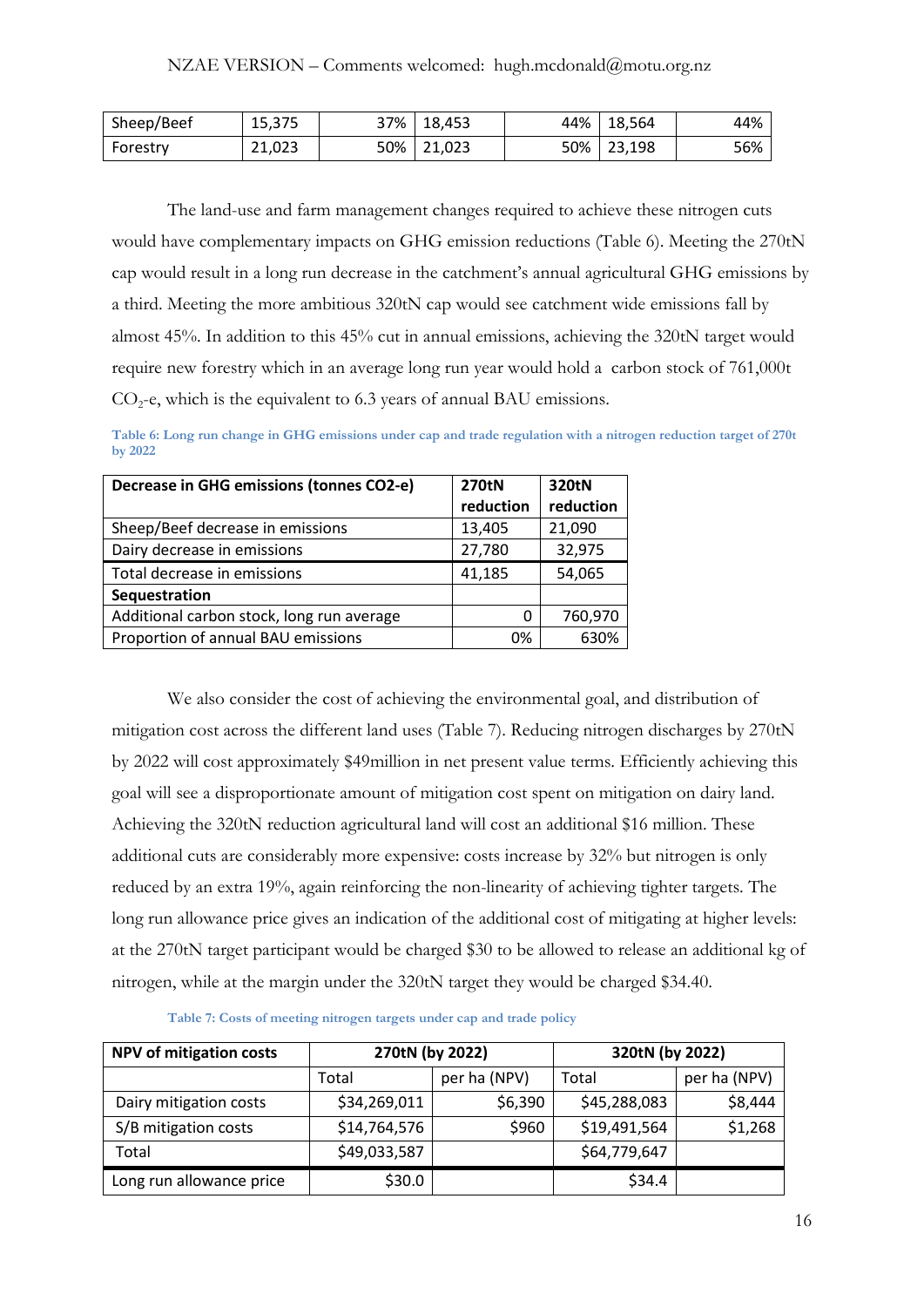## **4.2.2. Achieving environmental targets over a longer time period**

The final cap and trade policy approach we consider is the potential cost savings of delaying mitigation. Implementing caps more slowly will decrease costs for a number of reasons, only some of which are captured by NManager. A key cost saving occurs because of discounting: we value costs faced today more than future costs. Following BoPRC we discount future costs at a 7% annual rate in NManager, which effectively means that we value costs faced in ten years time half as much as those we face today. As well as discounting, we would expect that achieving environmental goals over a longer time period will be cheaper because it allows time for learning and technology development. Additionally, achieving 270tN of nitrogen leaching cuts in ten years may be seen as politically unacceptable and therefore not credible. A key determinant in the success of environmental markets is participant certainty, ensuring that participants see targets as credible and sustainable in the long run will be crucial to incentivize the learning and behaviour change needed (Karpas and Kerr, 2011). Finally, the evidence we have on land use change in response to changes in market conditions suggests that land users switching land use is a slow process (Kerr and Olssen, 2012). These evidence suggest that adjusting land use quickly will be costly, and may justify slower transitions to minimize cost.

<span id="page-16-0"></span>



To investigate the potential cost savings of delaying policy we simulated a number of 270tN nitrogen leaching reduction caps in NManager that differed by the speed of implementation. The fastest sees full implementation occur in one year, the slowest phases in the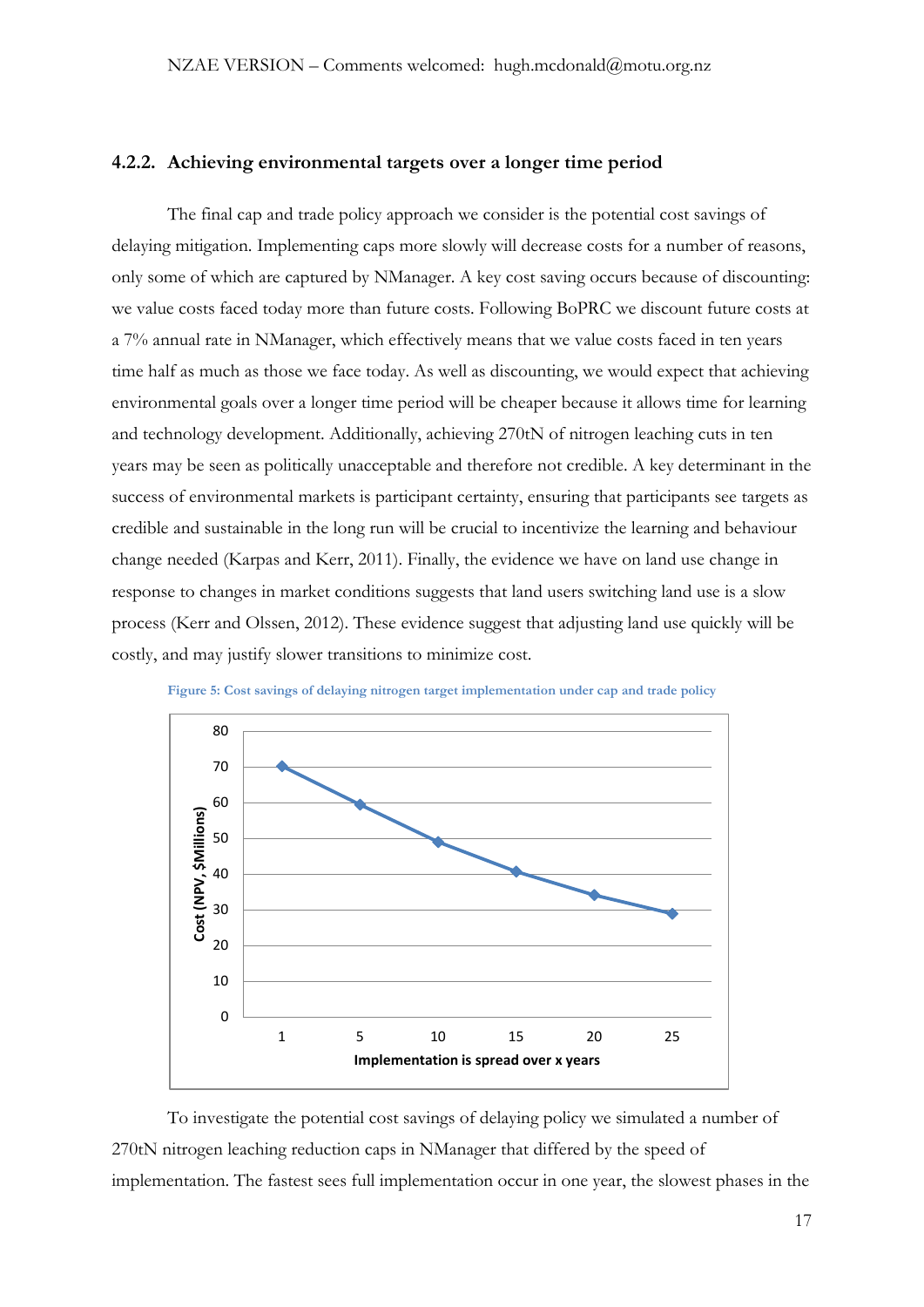#### NZAE VERSION – Comments welcomed: hugh.mcdonald@motu.org.nz

reduction over twenty-five years. [Figure 5](#page-16-0) shows the cost savings of slowing implementation. Implementing the reductions in one year rather than over ten years would increase costs by 43%, while the savings from spreading over ten years rather than five years are still 21%. Delaying full implementation of the policy by an additional five or ten years will save even more; they are 17% and 30% cheaper respectively. The additional savings from delaying further become increasingly smaller; delaying so that implementation occurs over twenty five years saves only an additional 11% compared to the twenty year target.

Of course, delaying the full implementation of regulation will also delay improvements in the lake. [Figure 6](#page-17-0) shows the environmental impacts of delaying policy. In the short term there are differences in the nitrogen loads reaching the lake under the different policy timelines, however, these loads converge in the long run. Given the long run nature of the water quality goals of the Lake Rotorua catchment and the significant cost savings of achieving these goals more slowly, achieving these targets over a somewhat longer time horizon may be justified.



<span id="page-17-0"></span>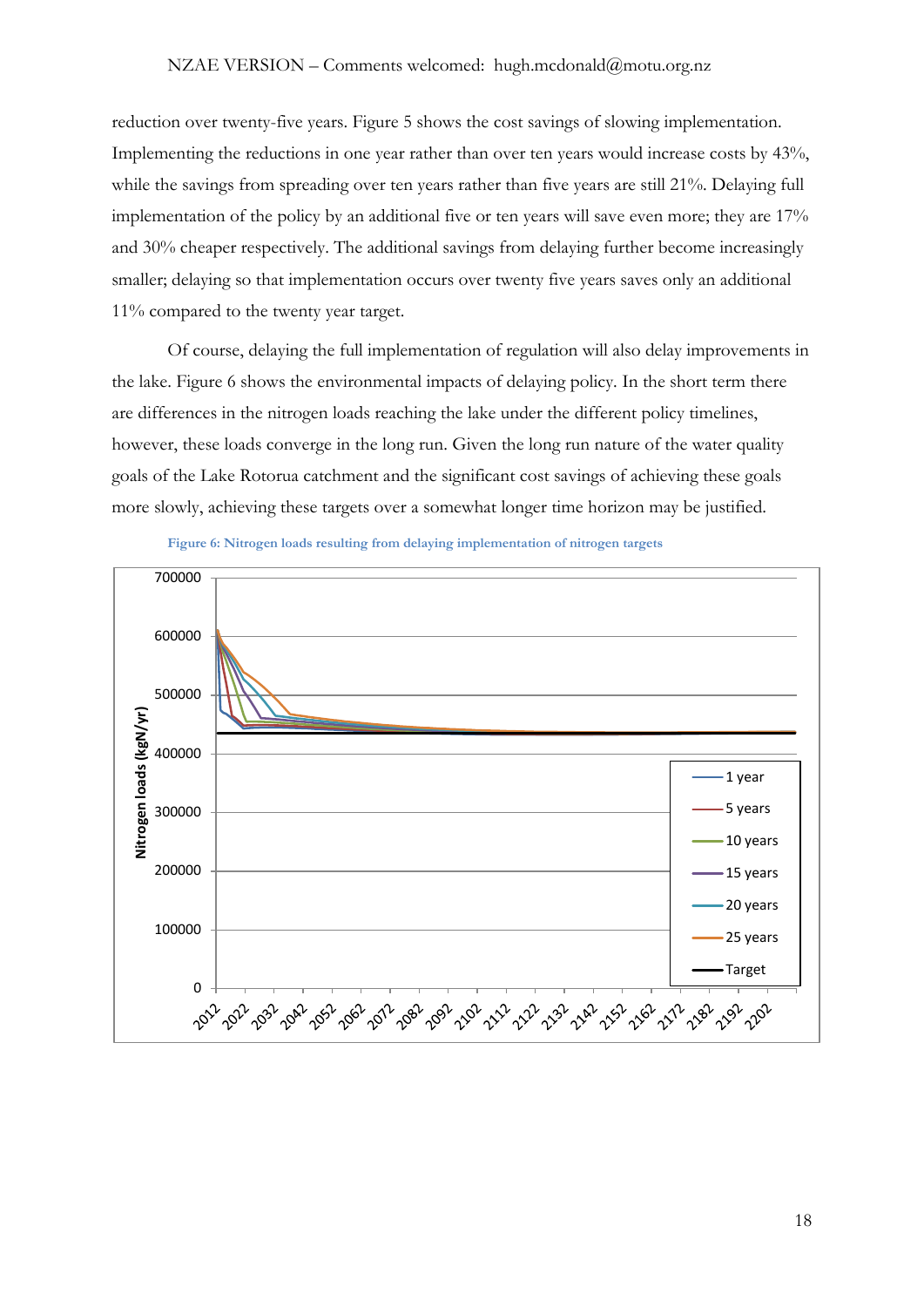### **4.3. Nitrogen taxes**

The final policy we consider is nitrogen export tax. Profit maximizing nitrogen dischargers will decrease their nitrogen leaching if the benefit of leaching another unit of nitrogen is less than the tax rate of exporting an additional kg of nitrogen. This ensures that marginal costs of mitigation will be equalized at the level of the tax rate across the catchment, and the efficient distribution of mitigation occurs.

There are benefits and costs of implementing an environmental tax on nitrogen exports relative to other policies. A tax provides a certain price for landowners and is easy to understand. It allows participants to plan ahead and invest with confidence. The tax collected can be used by the council to decrease other taxes (a so-called 'double dividend'), or can be invested in research and innovation and education to further address the environmental problem. By equalising marginal costs of mitigation across the catchment a nitrogen tax will efficiently distribute mitigation effort, identical to a cap and trade scheme. Administering a nitrogen tax will be simpler and therefore cheaper than a cap and trade scheme, although regulators will still need to collect data to estimate nitrogen exports which will be difficult and costly relative to command and control type regulation. However, there is a key downside of using environmental taxes over a cap and trade scheme: environmental uncertainty. To know what level of mitigation would occur at any tax rate regulators would need to know dischargers' mitigation cost curves, which is potentially an unreasonably high knowledge requirement. Setting the tax rate at too high or too low a level will result in a different environmental outcome to that intended.

In this section we use NManager to explore the potential for adverse environmental outcomes or higher costs under imperfectly set taxes. We assume that the council's environmental aim remains to reduce agricultural nitrogen leaching by  $270tN/yr$  $270tN/yr$  by  $2022^7$ . The outcomes to tax rate misspecifications. The long run tax rates are shown in Table 8. tax rate that will achieve this goal is equal to the nitrogen permit prices estimated under the cap and trade scheme with the same environmental goal. We assess the environmental and cost outcomes of setting this tax 10% higher or lower than this optimal tax to assess the sensitivity of

#### **4.3.1. Tax rate sensitivity results**

The environmental outcome of misspecifiying the tax rate is shown in [Figure 7.](#page-19-0) Setting the tax rate at 90% of the correct level, that is a long run tax of \$27.00 per kgN/yr rather than \$30.00 per kgN/yr, means that the environmental goal is never met; in the long run the level of

<span id="page-18-0"></span> <sup>7</sup> We also assume that the council removes an additional 50tN from other sources by 2022.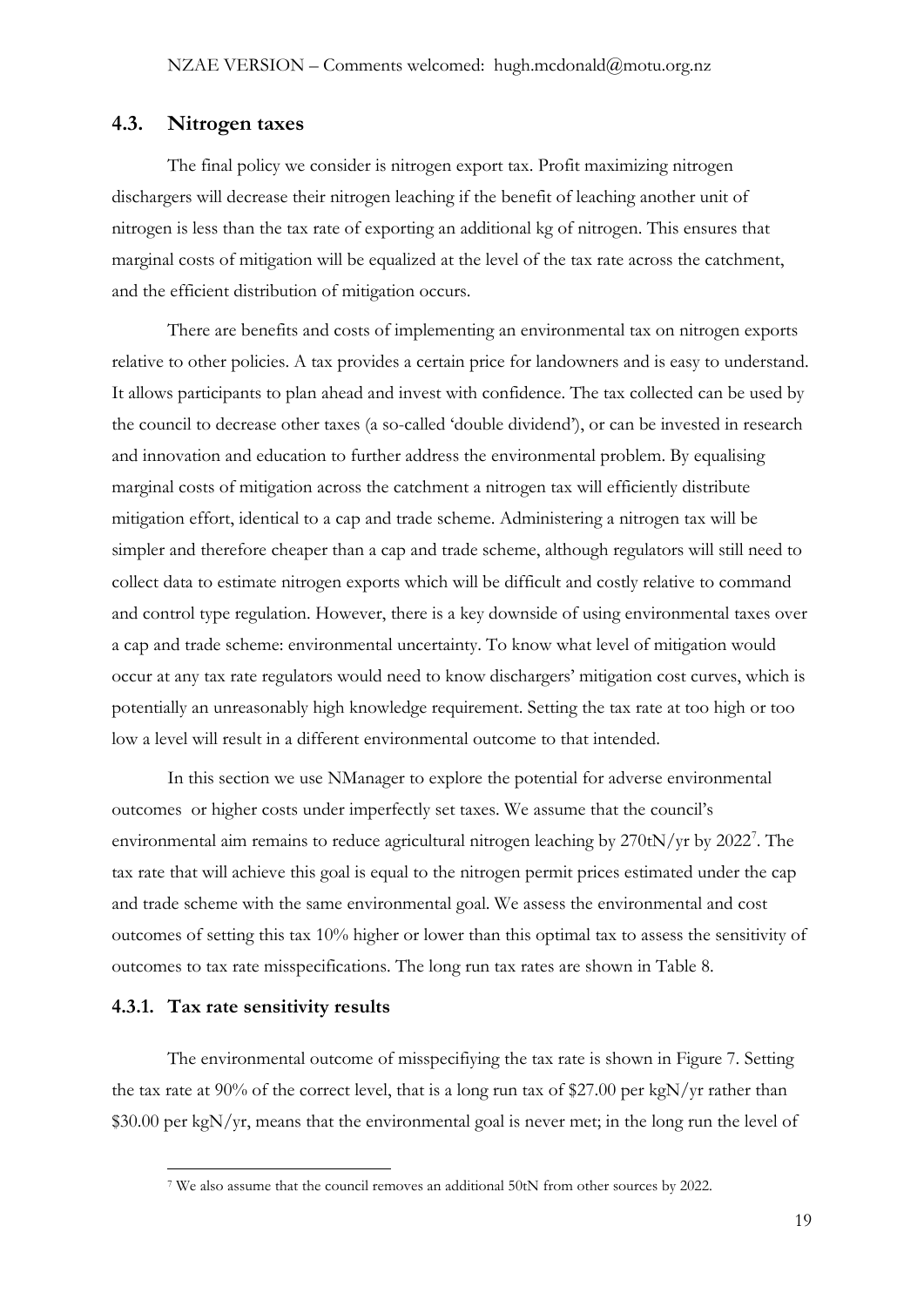nitrogen loads are 30tN more than the goal: the reductions carried out are only 88% of the reductions required. Conversely, setting the cap too high, that is at a long run rate of \$33.00 per kgN/yr rather than \$30per kgN/yr, means that the environmental target will be overshot by approximately 33tN. It also means that the environmental target is met more quickly; the 435tN goal is achieved before 2030, approximately 70 years earlier than the optimal tax achieves the goal.

<span id="page-19-0"></span>



However, this additional environmental benefit comes at significant cost. [Table 8](#page-20-0) shows that the 110% tax rate results in additional mitigation costs of 22%. This occurs despite the tax rate only increasing by 10%. This makes intuitive sense as all of the cheap mitigation options have already been carried out under the \$30 tax, the mitigation carried out under the \$33 tax all costs between \$30 and \$33 dollars per kgN. One caveat is that the simulations we have run do not allow for the regulator to 'learn' and alter the tax rate. If the regulator was monitoring farmers' nitrogen exports to enforce compliance with the policy it would be straightforward for the council to measure the responsiveness to the initial tax rate. They could then adjust this tax rate to ensure that total nitrogen exports were meeting the desired levels. Incorporating this learning would significantly lower the cost of over- or under- shooting the optimal tax rate.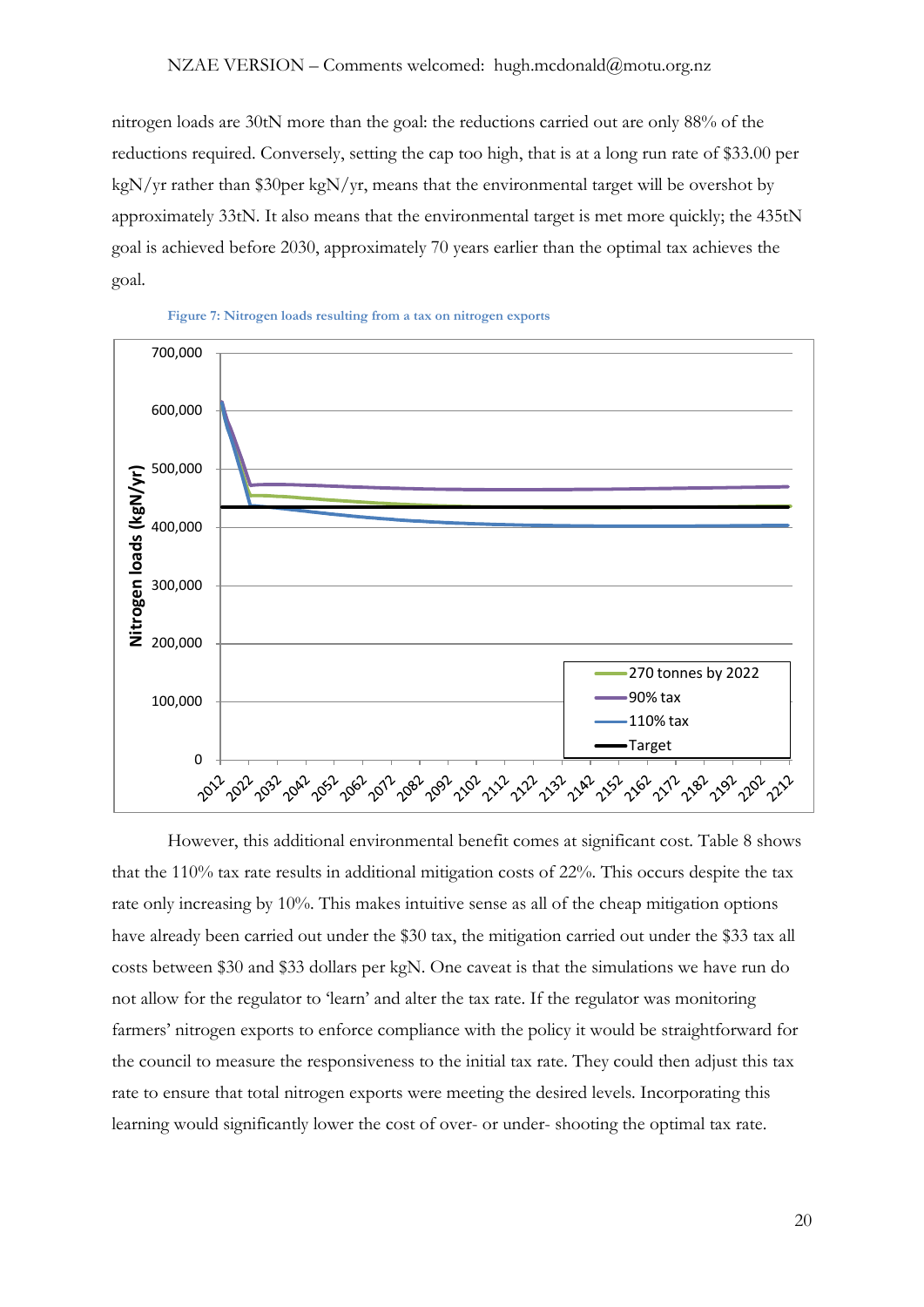<span id="page-20-0"></span>

| <b>NPV of mitigation costs</b> | 90% of 270tN tax |                 | 270tN (by 2027) |                 | 110% of 270tN tax |                 |
|--------------------------------|------------------|-----------------|-----------------|-----------------|-------------------|-----------------|
|                                | rate             |                 |                 |                 | rate              |                 |
|                                | Total            | per ha<br>(NPV) | Total           | per ha<br>(NPV) | Total             | per ha<br>(NPV) |
| Dairy mitigation costs         | \$27,304,573     | \$5,091         | \$34,269,011    | \$6,390         | \$41,966,547      | \$7,825         |
| Sheep/Beef mitigation<br>costs | \$11,776,956     | \$766           | \$14,764,576    | \$960           | \$18,071,552      | \$1,175         |
| Total                          | \$39,081,529     |                 | \$49,033,587    |                 | \$60,038,099      |                 |
| Long run tax                   | \$27.0           |                 | \$30.0          |                 | \$33.0            |                 |

#### **Table 8: Mitigation costs under nitrogen taxes**

## **4.4. Other simulations**

Anasastiadis et al. (2011) simulate the costs of two additional policies to achieve nitrogen reductions in Lake Rotorua: land retirement, and a more complex 'vintage' trading market that considers the time lags between nitrogen export and arrival in the lake. These simulations were carried out under slightly different nitrogen targets, but the general results will still apply. We summarise the key conclusions from these simulations below.

## **4.4.1. Land retirement**

Anastasiadis et al. (2011) investigate the cost of achieving nitrogen reduction targets through land use change alone, with no on-farm mitigation. The authors first transition sheep/beef land into forestry, then dairy land into sheep/beef land, and if the nitrogen reduction target has still not been reached, transition this new sheep/beef land into forestry land. This equalises the marginal cost of land use change, but does not equalise both marginal costs of mitigation and land use change as in the export trading market. Anastasiadis et al. find that as a result using a land retirement scheme is almost 25% more expensive than an export trading scheme.

#### **4.4.2. Vintage trading scheme**

Anastasiadis et al. (2011) also investigate the potential efficiency gains of taking account of the time that nitrogen exports from properties actually arrive as lake loads. Due to significant groundwater lags in Lake Rotorua, cost effectiveness gains could be achieved by shifting the timing of mitigation between different areas of the lake so that those properties closest to the lake, whose nitrogen leaching most immediately impacts lake loads, can mitigate more now. This would allow those properties in the back of the catchment, whose nitrogen exports will not affect lake loads for decades, to defer the cost of mitigating nitrogen until later, reducing the net present value of mitigation. To test the cost savings of such a policy Anastasiadis et al. simulate a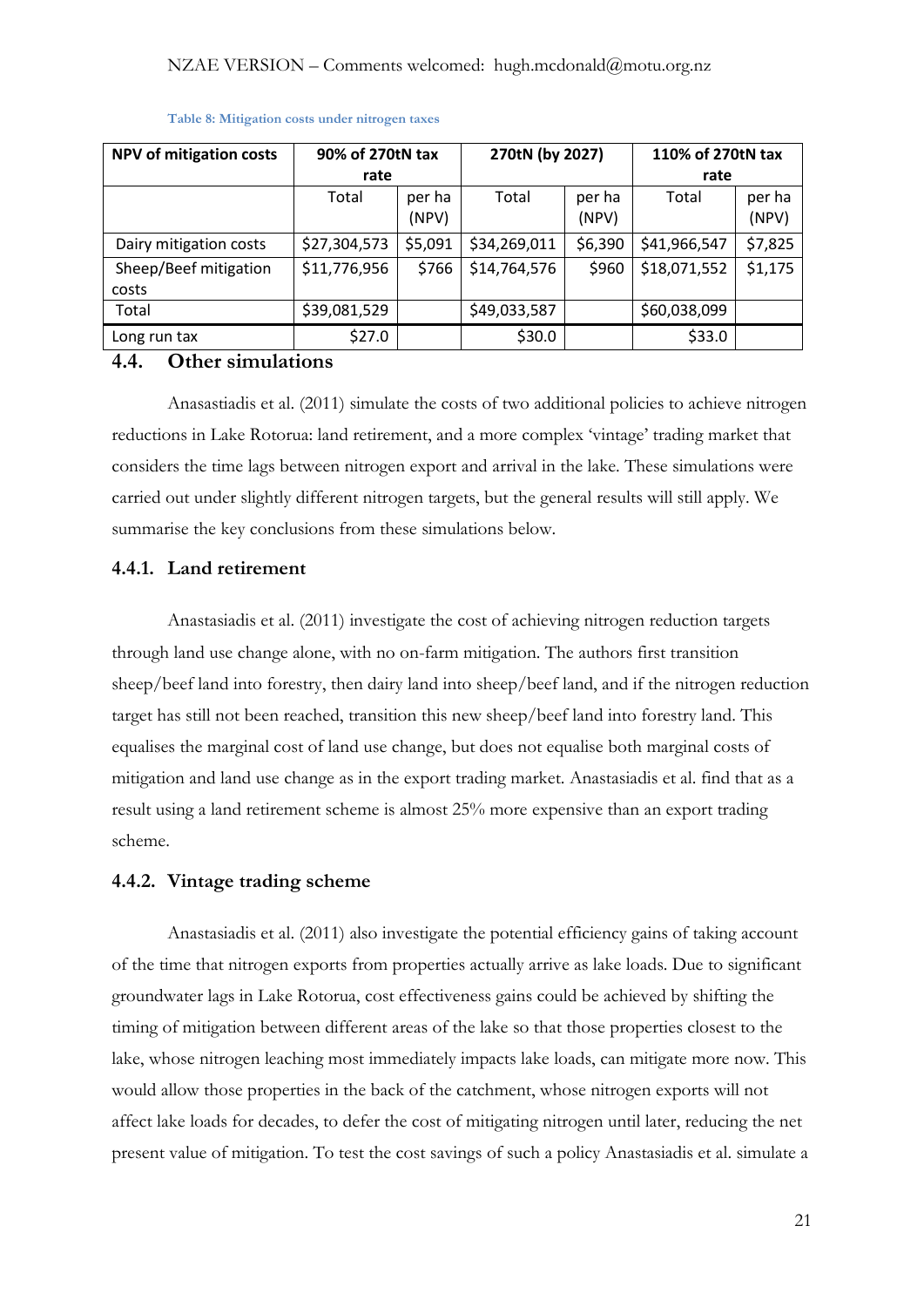'vintage' market, where participants have to hold allowances time-dated with the average year their nitrogen leaching will arrive in the lake.

Clearly such a scheme would be administratively complex and more difficult for participants to understand. Anastasiadis et al. also find that, for Lake Rotorua, the costs savings of increasing complexity are very small. The authors emphasise that this result is specific to the Lake Rotorua catchment, and that significant savings may be available in other catchments under the following conditions: where nitrogen reaches the water body predominantly through groundwater with little immediate surface water nitrogen leaching; in catchments where there is a more even distribution of land with short lag times relative to land with long lag times; or in catchments with less stringent environmental targets that allow for more flexibility in mitigation.

### **4.5. Allocation**

In this section we assess the wealth impacts of introducing nitrogen reduction policy and how this is distributed across communities in the catchment under various free allocation schemes. The cost estimates presented in earlier chapters are the total cost of mitigation required to achieve the nitrogen reduction goal on each land use and in total. The simulations in earlier chapters show that to cost effectively achieve the nitrogen reduction target the majority of mitigation expenditure should occur on dairy farms. However, this is not the same as saying that dairy farmers will bear the cost of this mitigation; that is determined by the allocation of allowances. Free allocation of allowances effectively works as a lump sum transfer of wealth to the recipient and can be used to distribute the costs of achieving nitrogen reduction policy across different land users and the community. There is no 'right' way to allocate allowances as there is no generally agreed upon definition of how cost should be fairly shared. The 'best' allocation system will be the one that the community agrees is fair and is politically feasible. Kerr and Lock (2009) discuss a number of potential principles for cost sharing to achieve nitrogen reduction goals in Lake Rotorua, and outline the importance of considering efficiency alongside equity if allocation occurs in a trading scheme with limited flexibility or transaction costs.

We assess the wealth implications of achieving the proposed BoPRC target of a 270t reduction in nitrogen by 2022 under the export trading policy described in section 4.2. All wealth comparisons are relative to the baseline case outlined in section 3. As a result, the option values of being able to increase nitrogen leaching are not included in the wealth changes documented below: these options were lost at the implementation of 'Rule 11' restrictions on expansion in 2005. For this reason we do not report the wealth implications of introducing a cap and trade scheme on foresters; as the cap and trade scheme we simulate allows for a baseline leaching of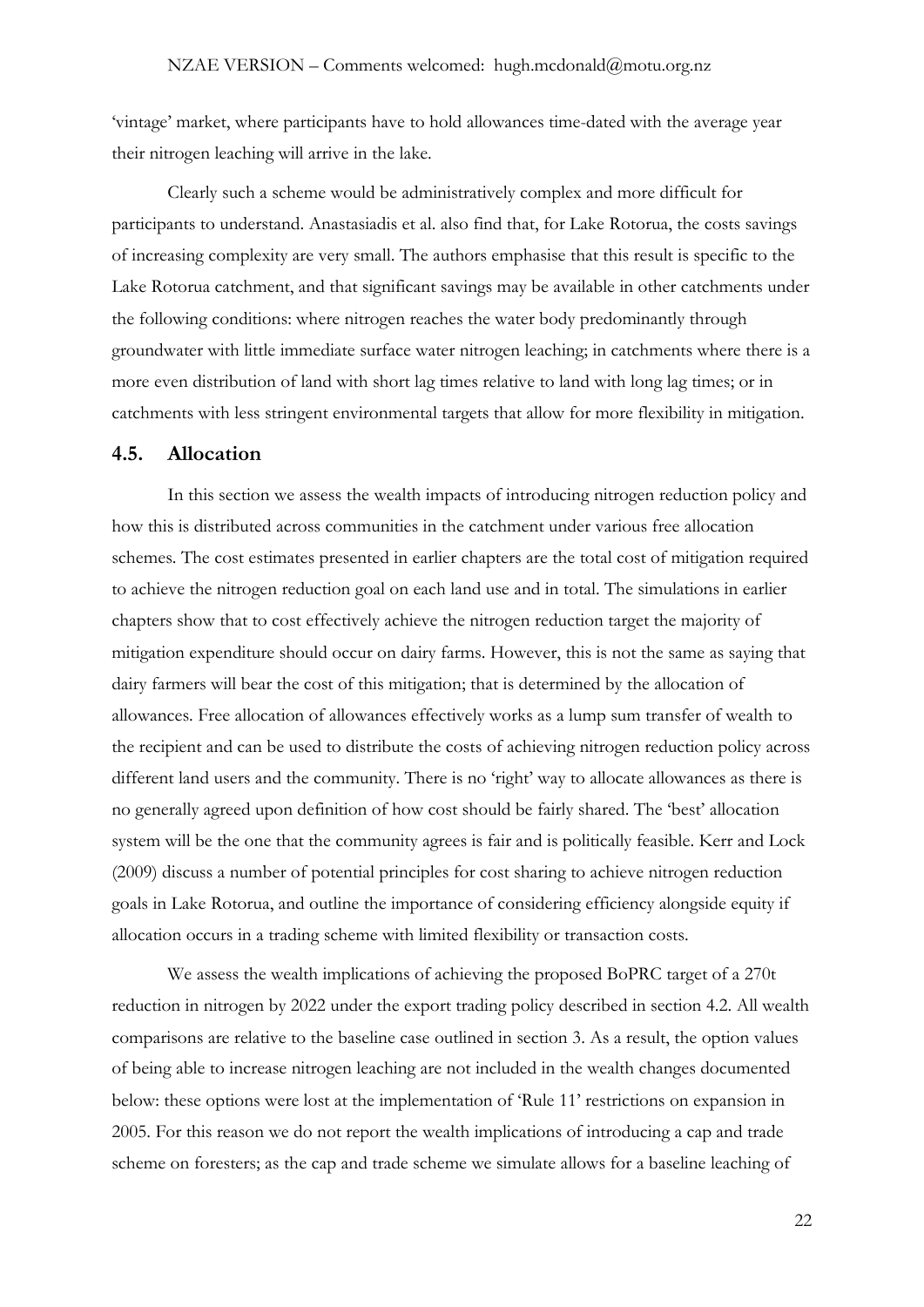4kgN/ha/yr, forestry will be relatively unaffected by the implementation of such an export trading system. If instead we quantified the costs of this policy relative to a no-regulation state we would have to consider wider costs, including the cost of losing the option to intensify on forestry and underdeveloped land at the time Rule 11 was introduced<sup>[8](#page-22-0)</sup>. The three allocation schemes we consider are outlined below.

#### **Auction**

The first allocation mechanism we assess is 100% auctioning, that is, zero free allocation. Under this allocation scheme farmers both sheep/beef and dairy, must purchase an allowance for every unit of nitrogen they discharge. Allowances end up in the hands of those who value them the most through an auction where farmers will theoretically bid up to their marginal cost of mitigation for an allowance. We assume no transaction costs. As mentioned in section [4.2,](#page-12-1) the first 4kgN/ha/yr considered unmanageable and participants are not held responsible for this leaching.

#### **Grandparenting with buyback**

We also investigate outcomes under a grandparenting allocation; that is, participants are freely allocated allowances at a rate proportionate to their leaching before the introduction of regulation. To avoid strategic behaviour grandparenting should be based on unchallengeable data on leaching rates prior to any indication that free allocation based on current leaching will occur. If care is not taken recipients may boost current exports in order to get more generous free allocations. Grandparenting can be at any proportion of previous discharges, below we present outcomes under 100% free allocation, where all sources are freely granted allowances equal to their baseline discharges. The regulator would have to then buyback enough of the freely allocated allowances at the market price to achieve the nitrogen reduction goal. Because the market price will be equal to the marginal cost of mitigating the last unit of nitrogen to meet the cap and sources have increasing marginal costs of mitigation, this buyback will more than fund the mitigation of sources, whose initial mitigation costs will be lower than the market price of allowances.

#### **Bay of Plenty Regional Council 'Best management practice' allocation**

<span id="page-22-0"></span> <sup>8</sup> In actual fact, owners of underdeveloped land and foresters will benefit from a move to a trading system such as that simulated here, relative to the status quo of Rule 11. A trading scheme allows these landowners to purchase nitrogen credits and intensify their land use if the benefits of intensifying outweigh the costs of allowances and conversion. While this additional flexibility is a benefit relative to Rule 11, the costs borne by these landowners at the introduction of Rule 11 will only be outweighed if this flexibility is matched by generous free allocations of permits that allow these affected landowners to intensify at little cost.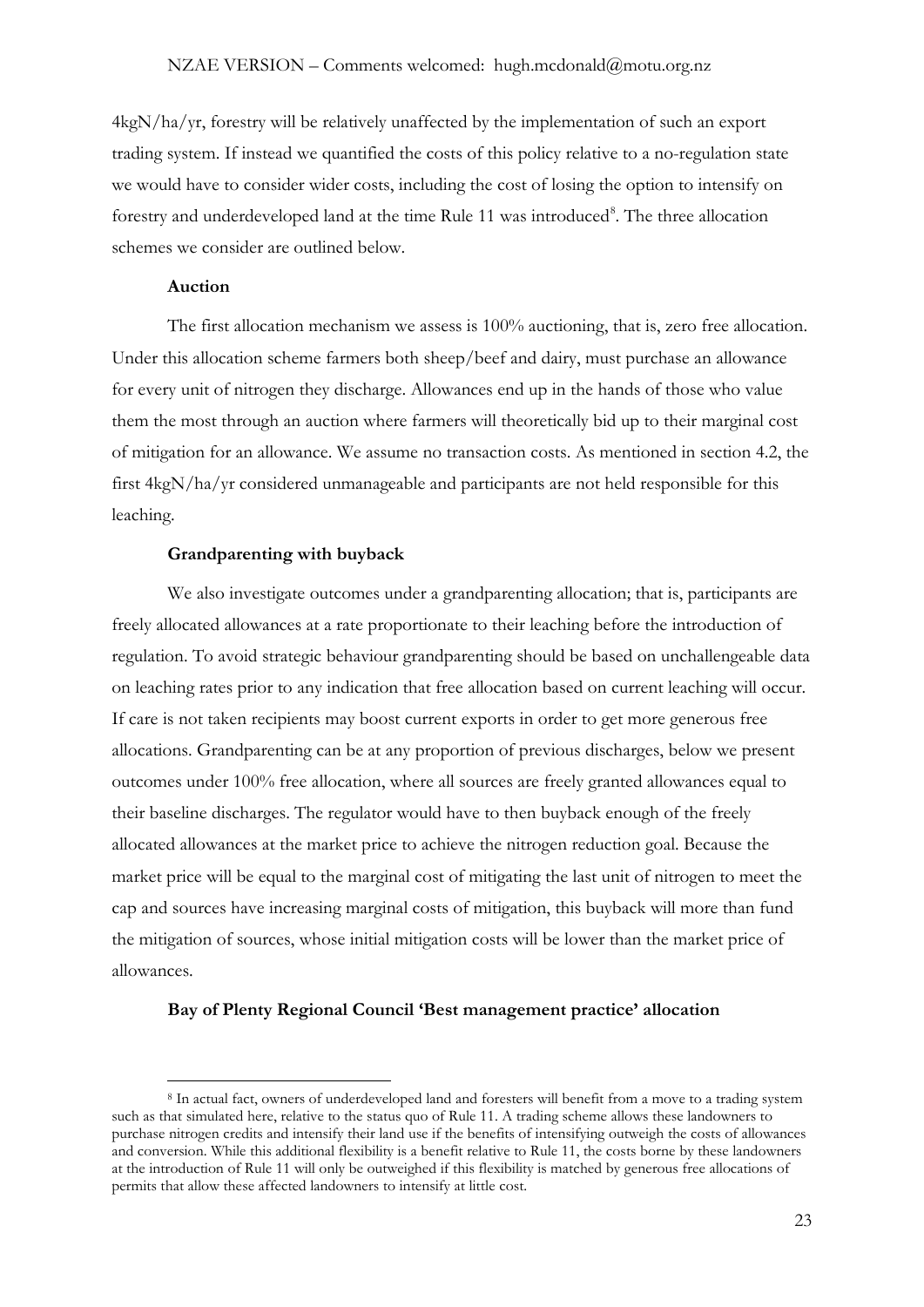The final allocation regime we consider is motivated by a BoPRC cost sharing proposal in the recent proposed regional plan information documents (Bay of Plenty Regional Council, 2012). They propose a cost sharing arrangement where farmers are responsible for shifting their farm to best practice while the rest of the costs of achieving the nitrogen reduction target will be covered by the wider community (local, regional, and central government). BoPRC defines best practice for dairy farms as nitrogen leaching of 40kgN/ha/yr (a decrease of 16kgN/ha/yr, or approximately 30%), and nitrogen leaching of 14.4kg/ha/yr for sheep/beef farms (a decrease of 1.6kg/ha/yr, or  $10\%$ ).

#### **4.5.1. Allocation results**

[Figure 8](#page-24-0) compiles the total costs borne by land owners currently in dairy, sheep/beef, and the community to meet the 270tN by nitrogen reduction by 2022 on agricultural land<sup>[9](#page-23-0)</sup>. If all approximately\$77million and \$52million respectively. Table 9 presents these costs in per ha allowances are auctioned, that is there is zero free allocation, the community will receive more than \$80 million in allowance payments. This money can be spent in any way the community sees fit, it could be used to reduce rates, pay for additional mitigation, invested in research on mitigation options, or spent on other priorities. The money could also be returned to land owners to help offset the cost of purchasing allowances and carrying out the mitigation required to achieve the nitrogen reduction goal. The total cost of mitigating and purchasing allowances is large for both sheep/beef and dairy land owners, in total in NPV terms it costs them terms: under an auction allowance regime sheep and beef farmers will see a reduction in per ha profits of 47% relative to baseline profits. Dairy farmers will see an even larger reduction in baseline profits of 70%.

<span id="page-23-0"></span> <sup>9</sup> Note that if the community will fund the additional 50tN reduction required to reach the 320tN reduction goal, the cost of this mitigation to the community will be additional to the numbers reported here. Any costs of scheme set up and administration on the regulator side, or compliance costs on the participant side are also absent from our analysis.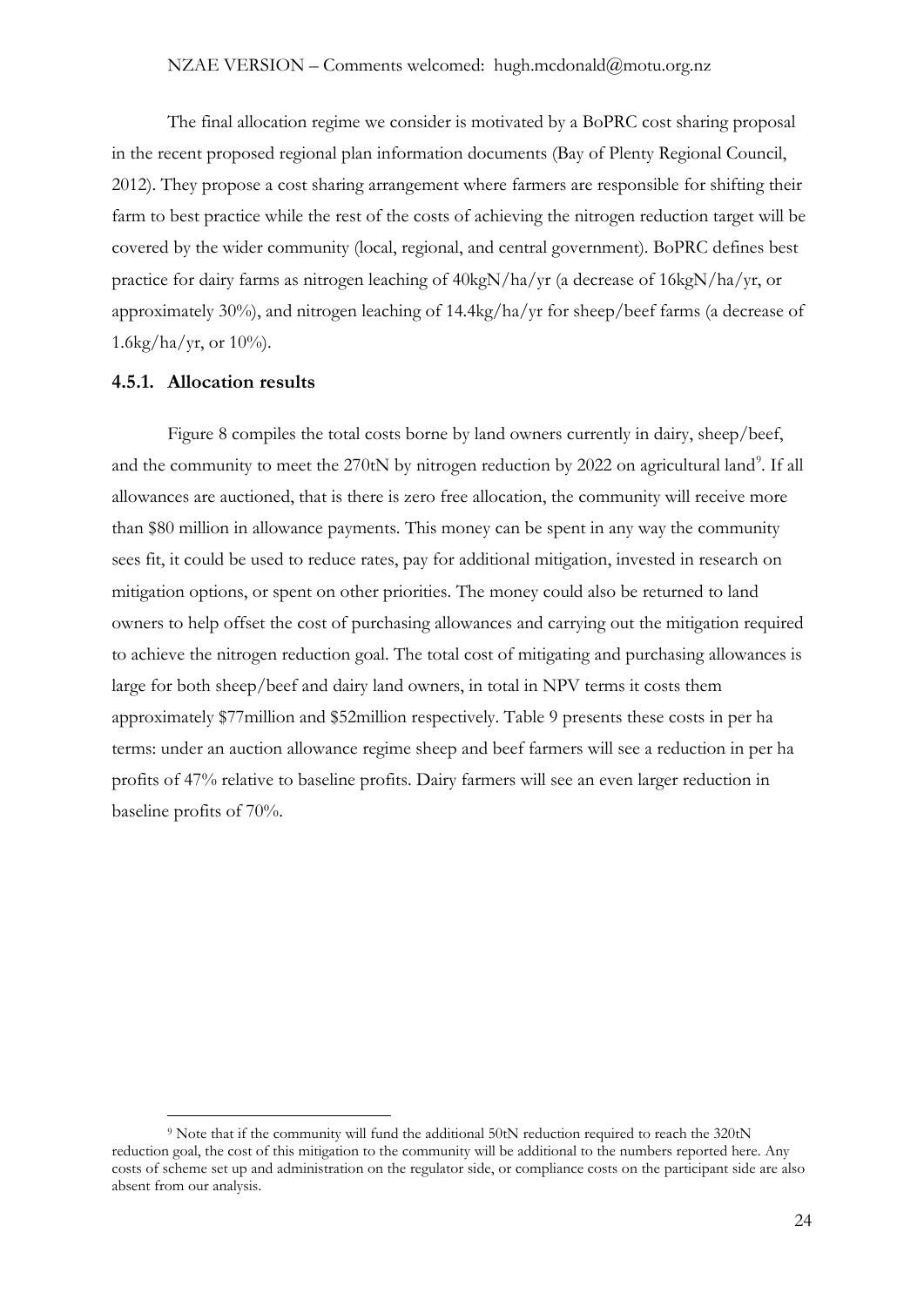<span id="page-24-0"></span>

**Figure 8: Distribution of costs under a nitrogen cap and trade scheme with varying allocation of allowances**

Both sheep/beef farmers and dairy farmers would see their profits increase under a 100% grandparenting with buyback allocation scheme. Sheep/beef profits would increase by 11% on BAU, while dairy would see an even larger increase in BAU profits of 19%. This occurs because the community buyback will more than cover the mitigation costs farmers face. Using this allocation mechanism the community would face a total cost of \$81 million to achieve the nitrogen reduction goal, while sheep/beef farmers and dairy farmers in aggregate benefit by more than \$30million. Allocating allowances to cover more than the cost of mitigation could be justified if the aim of free allocation was to compensate for the lost option value that farmers faced when Rule 11 was imposed. However, if this was the aim of the allocation regime additional allowances should go to the land that was most likely to intensify if it was not restricted by Rule 11. The land most likely to intensify would have been underdeveloped land with low nitrogen leaching<sup>[10](#page-24-1)</sup>. Instead, grandparenting gives the majority of these extra allowances to dairy land which presumably was already at the limits of intensification and therefore faced a relatively small lost option cost.

<span id="page-24-1"></span> <sup>10</sup> A large portion of underdeveloped land in the catchment is Maori land. This land was underdeveloped at the time of Rule 11 due management restrictions, limited investment funds, and conscious decisions to minimise the impact on the lake.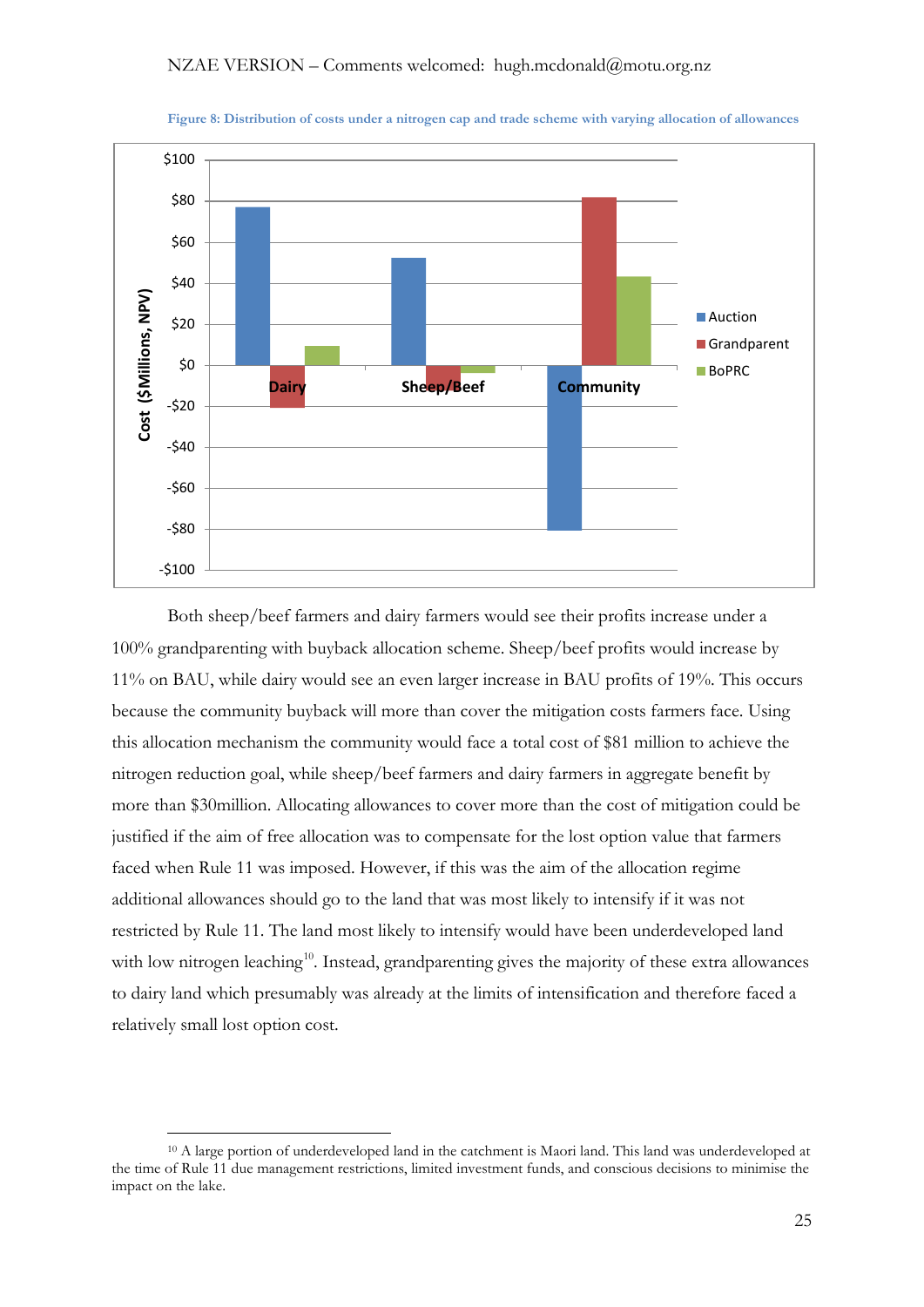| Cost per ha under allocation (\$NPV/ha) | <b>Dairy</b> |             | Sheep/Beef |             |
|-----------------------------------------|--------------|-------------|------------|-------------|
|                                         | Costs per ha | % change in | Costs per  | % change    |
|                                         |              | baseline    | ha         | in baseline |
|                                         |              | profits     |            | profits     |
| Auction                                 | \$14,390     | -70%        | \$3,410    | $-47%$      |
| Grandparent with buyback                | $-53,852$    | 19%         | $-5800$    | 11%         |
| <b>BoPRC</b>                            | \$1,761      | -9%         | $-5239$    | 3%          |

<span id="page-25-0"></span>**Table 9: Distribution of cost per ha and relative to baseline profits under a nitrogen cap and trade scheme with varying allocation of allowances**

The final allocation scheme we consider is a cost sharing between BoPRC and landowners where the council will freely allocate allowances up to a best management practice level, and buyback allowances to ensure that the nitrogen reduction target is reached. Landowners are expected to cover the costs of any leaching above the BMP level. The total cost faced by regulators to achieve the nitrogen reduction target under this allocation scheme is just under \$43 million. Under this allocation dairy farmers will see their costs decrease by a total of just under \$10million, or 9% of BAU profits. Comparatively, sheep/beef farmers will see a slight increase on BAU profits of 3%, a cumulative gain of just over \$3million. The different outcomes for dairy and sheep/beef landowners reflect the relative cuts in BAU dischargers and their respective marginal costs of mitigation.

# **5. Conclusions and future work**

In this paper we have considered a number of policies that could achieve nitrogen reduction targets in Lake Rotorua including mandatory 'best management practice' (BMP), a tax on nitrogen exports, and a nitrogen cap and trade scheme. We have assessed a number of variants of each policy and have also considered the sensitivity of results to different stringencies of targets and timing of regulation implementation. For each policy we have reported the mitigation costs of achieving the nitrogen reduction target and how this will be efficiently spent across land uses. Where appropriate we have also reported the predicted land use change resulting from policy. While we cannot quantify the benefits of each policy in dollar terms, we have reported the Lake Rotorua nitrogen loads that will result from policy and the complementary long run GHG emissions reductions. Finally, we have discussed the distributions of cost across different land uses and the wider community under a selection of different free allocation schemes. We have assessed the sensitivity of results to model assumptions where possible.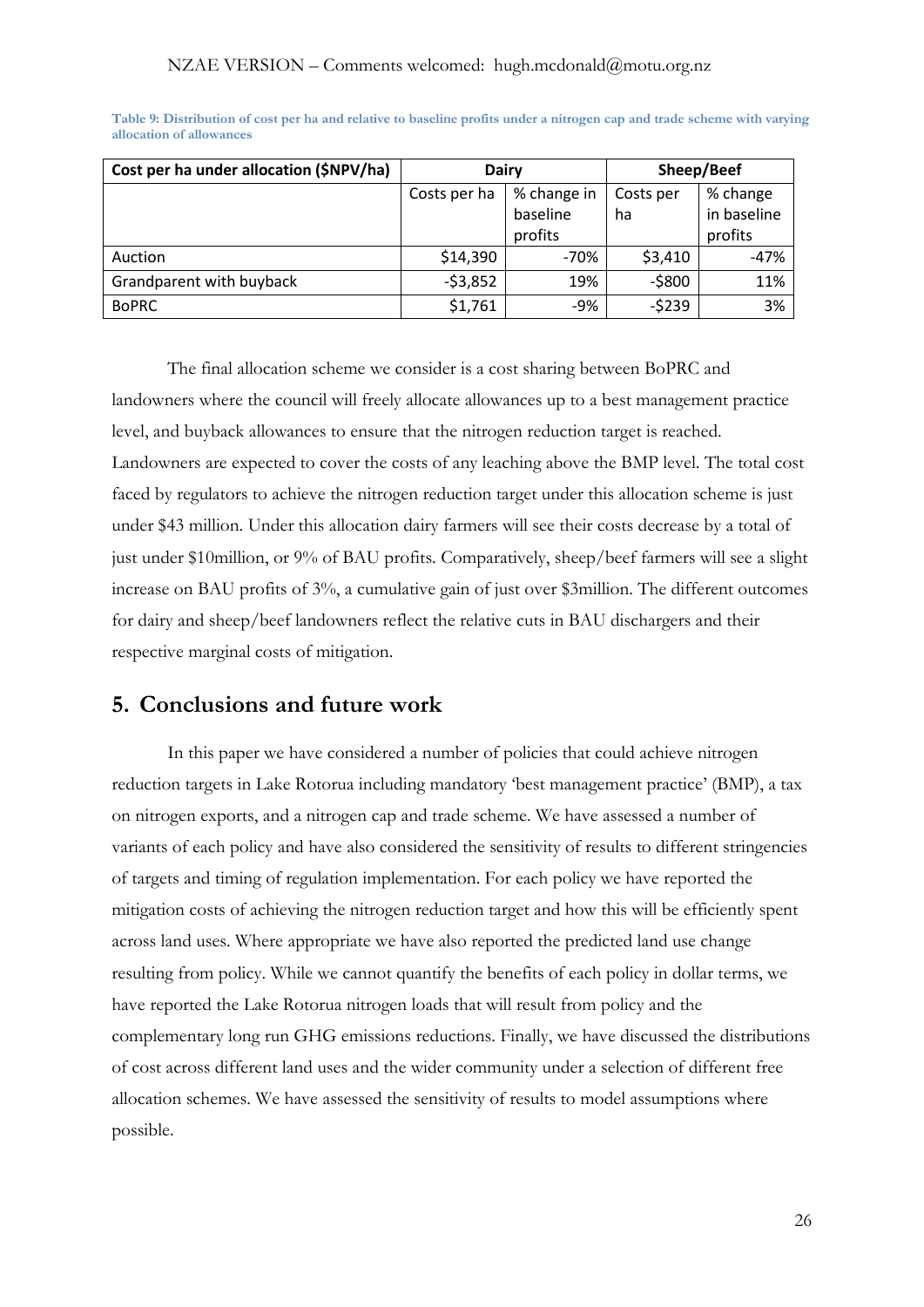#### NZAE VERSION – Comments welcomed: hugh.mcdonald@motu.org.nz

These results offer two key conclusions about how diffuse water pollution should be managed. Firstly, increasing the flexibility of regulation can decrease the mitigation costs of achieving the environmental goal. These decreases may or may not offset the increased administration and monitoring costs often associated with these more complex policies, but these results should motivate policy makers to consider the cost of overly prescriptive regulation such as uniform reductions or best management practice. Secondly, the allocation results clearly illustrate the importance of allocation decisions in determining distribution of cost. The costs borne by polluters depend far more on the allocation of allowances than the environmental goal; this has important implications for the political economy of designing and implementing nutrient trading schemes.

Future work is planned for two major areas: allocation, and heterogeneity<sup>[11](#page-26-0)</sup>. In terms of allocation, we plan on assessing two additional allocation schemes. The first is assessing the distribution of costs when sheep/beef and dairy landowners are allocated proportionately less than business as usual discharges, such that the sum of allocation equals the target nutrient discharges. We would also like to investigate the distributional impacts of allocating on land's potential production and nitrogen leaching, where potential production is defined by a land quality measure such as average stock carrying capacity. However, this will require changes to NManager's current set up which could be time-consuming. This will only be carried out if time and funding allow.

Our highest priority for future work is increasing the heterogeneity of mitigation costs within NManager. We want to increase the heterogeneity of mitigation costs in NManager for two key reasons. Firstly, the current homogeneity of marginal mitigation costs for parcels in the same land use is inconsistent with data. We would like to test how sensitive our results are to the level of heterogeneity captured by NManager. The second motivation for increasing the heterogeneity of our model is that it will allow us to better understand the distributional impacts of allocation. Including farmers with different degrees of profitability will help us understand how costs of meeting environmental targets in Lake Rotorua will be shared across different farmers within the same land use, and how this cost sharing is affected by different allocation approaches.

<span id="page-26-0"></span> <sup>11</sup> We also plan on testing our GHG estimation model further, and testing the sensitivity of our results to changes in forestry profitability.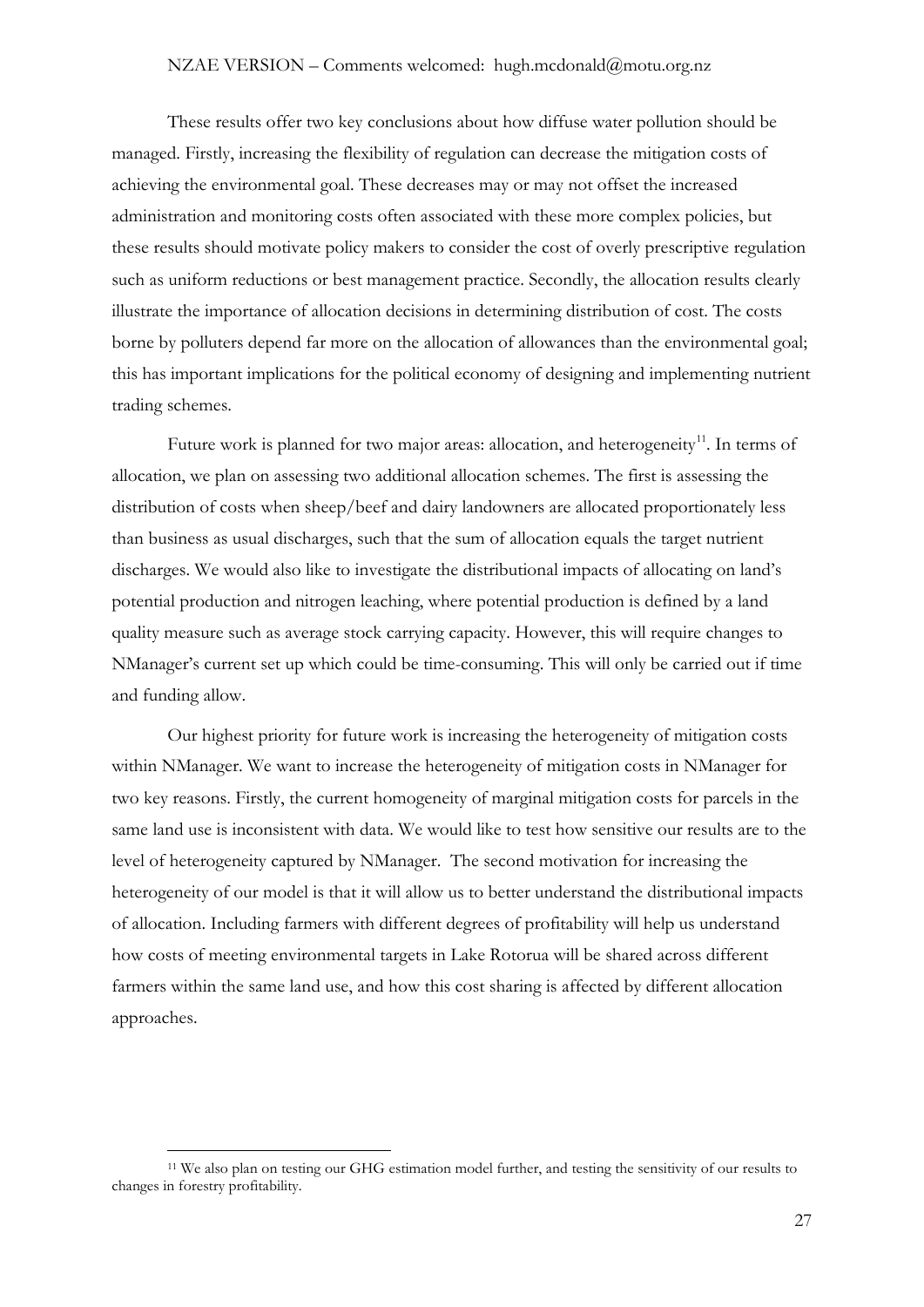#### References

- Anastasiadis, Simon; Marie-Laure Nauleau; Suzi Kerr; Tim Cox and Kit Rutherford. 2011. "Does Complex Hydrology Require Complex Water Quality Policy? NManager Simulations for Lake Rotorua," *Motu Working Paper 11-14,* Motu Economic and Public Policy Research, Wellington. Available online at [http://motutest.catchdesign.net.nz/publications/detail/does\\_complex\\_hydrology\\_re](http://motutest.catchdesign.net.nz/publications/detail/does_complex_hydrology_require_complex_water_quality_policy_nmanager_simula) [quire\\_complex\\_water\\_quality\\_policy\\_nmanager\\_simula.](http://motutest.catchdesign.net.nz/publications/detail/does_complex_hydrology_require_complex_water_quality_policy_nmanager_simula)
- Bay of Plenty Regional Council. 2012. "Improving Water Quality in Lake Rotorua: Information on the Way Land Is Used," Strategic Policy Publication 2012/03, Bay of Plenty Regional Council, Whakatane, New Zealand. Available online at [http://www.boprc.govt.nz/media/202726/infodoc\\_lake\\_rotorua\\_web\\_namechange.](http://www.boprc.govt.nz/media/202726/infodoc_lake_rotorua_web_namechange.pdf) [pdf.](http://www.boprc.govt.nz/media/202726/infodoc_lake_rotorua_web_namechange.pdf)
- Coase, R. H. 1960. "The Problem of Social Cost", *Journal of Law and Economics,* pp. 1-23.
- Doole, Greame J. 2010. "Evaluating Input Standards for Non-Point Pollution Control Under Firm Heterogeneity", *Journal of Agricultural Economics,* 61:3, pp. 680-96.
- Environment Bay of Plenty; Rotorua District Council and Te Arawa Trust. 2009. "Lake Facts: What Is Rule 11?," Environment Bay Of Plenty. Available online at [http://www.boprc.govt.nz/media/101393/no\\_7\\_what\\_is\\_rule\\_11\\_-](http://www.boprc.govt.nz/media/101393/no_7_what_is_rule_11_-_rotorua_lakes_factsheet_-_november_2009.pdf) [\\_rotorua\\_lakes\\_factsheet\\_-\\_november\\_2009.pdf.](http://www.boprc.govt.nz/media/101393/no_7_what_is_rule_11_-_rotorua_lakes_factsheet_-_november_2009.pdf)
- Karpas, Eric and Suzi Kerr. 2011. "Preliminary Evidence on Responses to the New Zealand Forestry Emissions Trading System," *Motu Working Paper 11-09,* Motu Economic and Public Policy Research, Wellington, New Zealand. Available online at [http://www.motu.org.nz/publications/detail/preliminary\\_evidence\\_on\\_responses\\_t](http://www.motu.org.nz/publications/detail/preliminary_evidence_on_responses_to_the_new_zealand_forestry_emissions_tra) [o\\_the\\_new\\_zealand\\_forestry\\_emissions\\_tra.](http://www.motu.org.nz/publications/detail/preliminary_evidence_on_responses_to_the_new_zealand_forestry_emissions_tra)
- Kerr, Suzi and Kelly Lock. 2009. "Nutrient Trading in Lake Rotorua: Cost Sharing and Allowance Allocation," *Motu Working Paper 09-09,* Motu Economic and Public Policy Research, Wellington. Available online at [http://www.motu.org.nz/publications/working-papers.](http://www.motu.org.nz/publications/working-papers)
- Kerr, Suzi and Hugh McDonald. 2011. "Nutrient Trading in Lake Rotorua: Overview of a Prototype System, Draft Paper.", *Motu Working Paper*. Available online at [http://www.motu.org.nz/publications/detail/nutrient\\_trading\\_in\\_lake\\_rotorua\\_ove](http://www.motu.org.nz/publications/detail/nutrient_trading_in_lake_rotorua_overview_of_a_prototype_system1) [rview\\_of\\_a\\_prototype\\_system1.](http://www.motu.org.nz/publications/detail/nutrient_trading_in_lake_rotorua_overview_of_a_prototype_system1)
- Kerr, Suzi and Alex Olssen. 2012. "Gradual Land-Use Change in New Zealand: Results From a Dynamic Econometric Model," *Motu Working Paper 12-06,* Motu Economic and Public Policy Research, Wellington. Available online at [http://www.motu.org.nz/publications/detail/gradual\\_land](http://www.motu.org.nz/publications/detail/gradual_land-use_change_in_new_zealand_results_from_a_dynamic_econometric_m)use change in new zealand results from a dynamic econometric m.
- McDonald, Hugh and Suzi Kerr. 2011. "Trading Efficiency in Water Quality Trading Markets: An Assessment of Trade-Offs," *Motu Working Paper 11-15,* Motu Economic and Public Policy Research, Wellington. Available online at